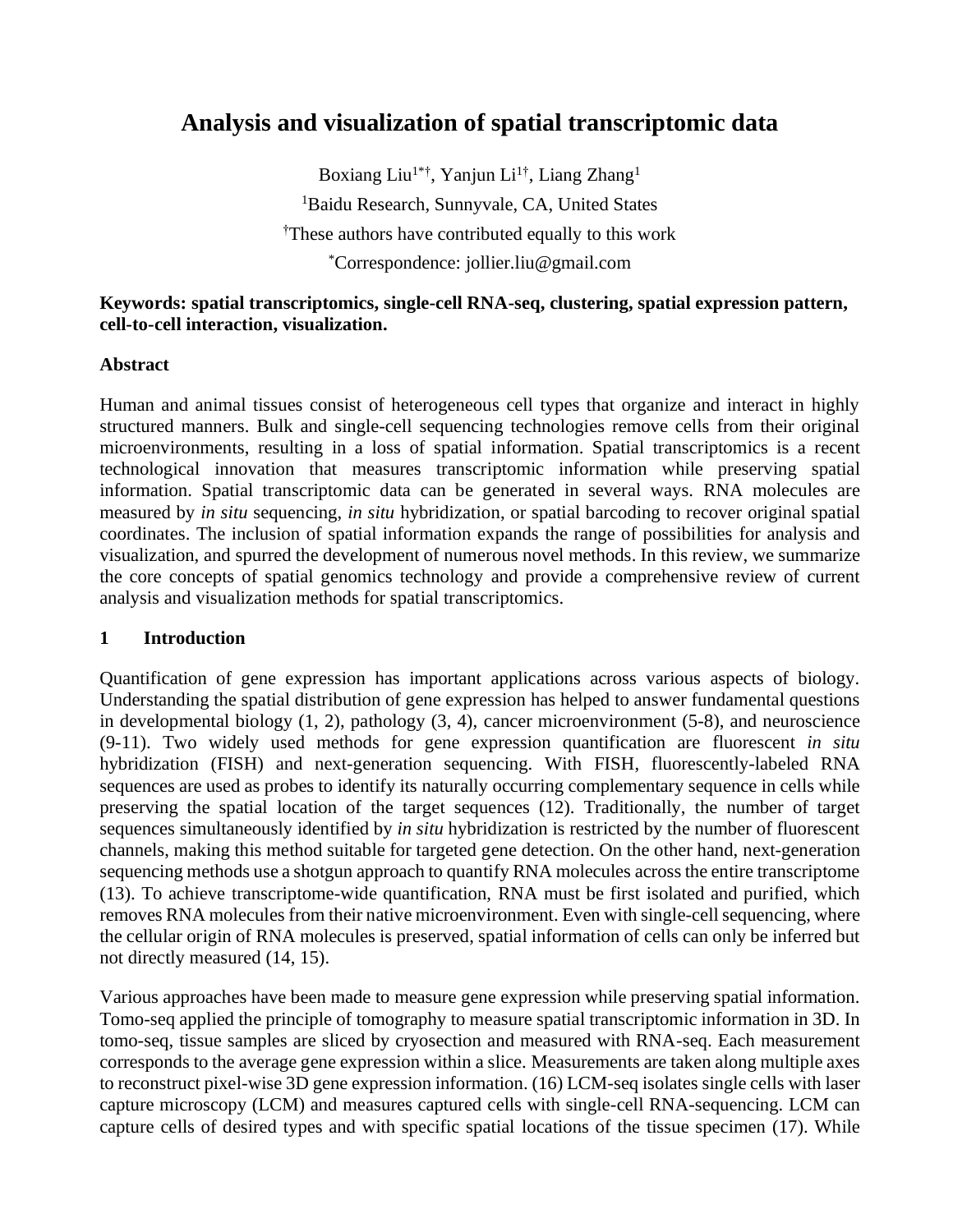these methods retain the spatial location of RNA-seq measurements, they suffer from high labor costs and incomplete spatial coverage. In this review, we cover recent advances in spatial transcriptomic methods that attempt to address these challenges. In addition, we provide a comprehensive review of analysis and visualization techniques for spatial transcriptomic datasets.

The following sections are organized as follows (Figure 1). Section 2 discusses the latest developments in experimental spatial transcriptomic technologies. Section 3 discusses preprocessing of spatial transcriptomic data, an essential step prior to any analysis or visualization. Section 4 dissects methods whose inputs are gene expression without spatial coordinates. This includes dimensionality reduction, clustering, and cell-type identification. Section 5 describes methods whose inputs are gene expression combined with spatial coordinates. This includes identification of spatially coherent gene expression patterns and identification of spatial domains. Section 6 describes methods that analyze the interaction between cells or genes. All methods reviewed are listed in Table 1. This includes the identification of cell-to-cell communication and gene interaction. We note that other reviews on spatial transcriptomic technology(18-20) have been published during the peer review of this article.

| Table 1: Current analysis and visualization tools for spatial transcriptomic datasets (accession date: |  |
|--------------------------------------------------------------------------------------------------------|--|
| 12/22/2021                                                                                             |  |

| Task                                 | <b>Tool</b>                  | <b>Inputs</b>                                  | <b>Description</b>                                                                                                                                    | Language               | <b>Availability</b>                                                                                                                                                                      |  |
|--------------------------------------|------------------------------|------------------------------------------------|-------------------------------------------------------------------------------------------------------------------------------------------------------|------------------------|------------------------------------------------------------------------------------------------------------------------------------------------------------------------------------------|--|
| Preprocessing                        | Space Ranger                 | Microscope<br>images and<br><b>FASTO</b> files | Space Ranger is an analysis pipeline for<br>alignment, tissue and fiducial detection,<br>barcode/UMI counting, and feature-spot<br>matrix generation. | Bash and GUI           | https://support.10xgenomics.com/spatial-<br>gene-<br>expression/software/pipelines/latest/what-is-<br>space-ranger                                                                       |  |
|                                      | Scran (2016)<br>(21)         | Gene<br>expression                             | Scran uses pool-based and deconvoluted<br>cell-based size factors for single-cell<br>gene expression normalization.                                   | $\mathbb{R}$           | http://bioconductor.org/packages/release/bioc/<br>html/scran.html                                                                                                                        |  |
|                                      | <b>SCNorm</b><br>(2017)(22)  | Gene<br>expression                             | SCNorm uses double quantile<br>regression-based model for gene-group<br>normalization.                                                                | $\mathbb{R}$           | https://www.bioconductor.org/packages/releas<br>e/bioc/html/SCnorm.html                                                                                                                  |  |
| <b>Clustering</b>                    | K-means                      | Gene<br>expression                             | K-means iteratively assigns observations<br>to the cluster with the nearest center.                                                                   | R and Python           | R:<br>https://www.rdocumentation.org/packages/stat<br>s/versions/3.6.2/topics/kmeans; Python:<br>https://scikit-<br>learn.org/stable/modules/generated/sklearn.clu<br>ster.KMeans.html   |  |
|                                      | Gaussian<br>mixture<br>model | Gene<br>expression                             | GMM is similar to K-means but softly<br>assigns observations to clusters based on<br>the Gaussian distribution.                                       | R and Python           | R: https://cran.r-<br>project.org/web/packages/ClusterR/vignettes/t<br>he_clusterR_package.html; Python:<br>https://scikit-<br>learn.org/stable/modules/mixture.html                     |  |
|                                      | hierarchical<br>clustering   | Gene<br>expression                             | Hierarchical clustering iteratively<br>merges closest observations.                                                                                   | R and Python           | R:<br>https://www.rdocumentation.org/packages/stat<br>s/versions/3.6.2/topics/hclust; Python:<br>https://scikit-<br>learn.org/stable/modules/clustering.html#hiera<br>rchical-clustering |  |
|                                      | Louvain<br>(2008)(23)        | Gene<br>expression                             | Louvain performs community detection<br>within networks by iterative<br>optimization of modularity.                                                   | R and Python           | R:<br>https://igraph.org/r/doc/cluster_louvain.html;<br>Python: https://github.com/vtraag/louvain-<br>igraph                                                                             |  |
|                                      | Leiden<br>(2019)(24)         | Gene<br>expression                             | Leiden is a variant of the Louvain<br>algorithm that guarantees well-<br>connected communities.                                                       | R and Python           | R: https://cran.r-<br>project.org/web/packages/leiden/; Python:<br>https://github.com/vtraag/leidenalg                                                                                   |  |
|                                      | SC3 (2017)<br>(25)           | Gene<br>expression                             | SC3 performs consensus clustering of<br>single-cell RNA-seq data.                                                                                     | $\mathbb{R}$           | http://bioconductor.org/packages/release/bioc/<br>html/SC3.html                                                                                                                          |  |
|                                      | <b>SIMLR</b><br>(2017)(26)   | Gene<br>expression                             | SIMLR is a multi-kernel learning<br>approach for single-cell RNA-seq<br>clustering.                                                                   | R and<br><b>MATLAB</b> | MATLAB:<br>https://github.com/BatzoglouLabSU/SIMLR;<br>R:<br>https://www.bioconductor.org/packages/releas<br>e/bioc/html/SIMLR.html                                                      |  |
| <b>Cell-specific</b><br>marker genes | scran $(2016)$<br>(21)       | Gene<br>expression                             | Scran identifies consistently up-<br>regulated genes through pairwise<br>comparisons between clusters.                                                | $\mathbb{R}$           | https://bioconductor.org/packages/devel/bioc/<br>vignettes/scran/inst/doc/scran.html#6_Identify<br>ing marker genes                                                                      |  |
|                                      | scGeneFit<br>(2021)(27)      | Gene<br>expression                             | ScGeneFit is a label-aware compressive<br>classification method to select<br>informative marker genes.                                                | Python                 | https://github.com/solevillar/scGeneFit-python                                                                                                                                           |  |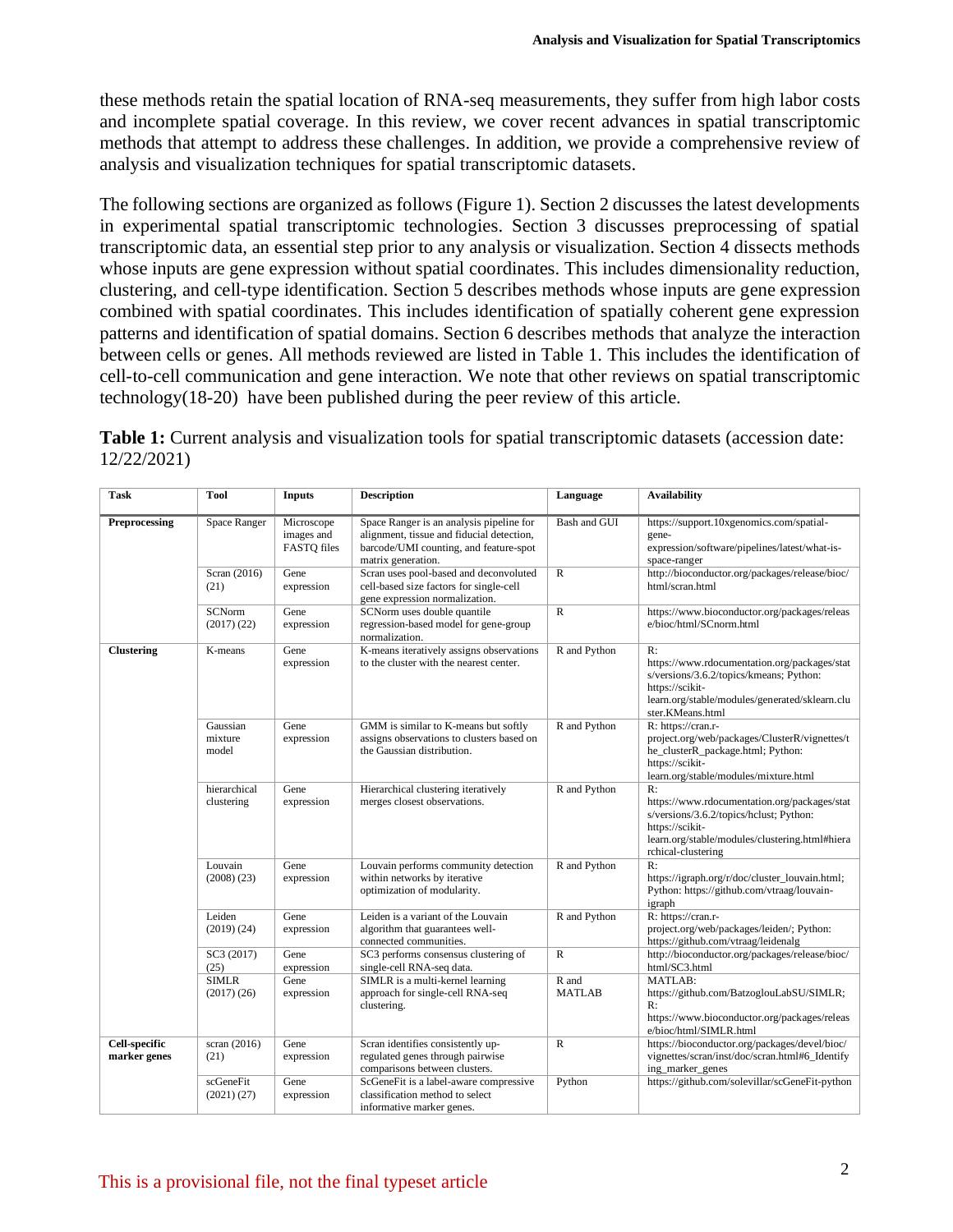| <b>Cell-type</b><br>scmap (2018)<br>Gene<br>identification<br>(28)<br>expression |                                | Scmap projects single-cell to reference<br>data sets with an approximate k-nearest-<br>neighbor search. | $\mathbb{R}$<br>http://bioconductor.org/packages/release/bioc/<br>html/scmap.html; Web version:<br>https://www.sanger.ac.uk/tool/scmap/                                                                             |              |                                                                                                                                                                                           |
|----------------------------------------------------------------------------------|--------------------------------|---------------------------------------------------------------------------------------------------------|---------------------------------------------------------------------------------------------------------------------------------------------------------------------------------------------------------------------|--------------|-------------------------------------------------------------------------------------------------------------------------------------------------------------------------------------------|
| SingleR<br>(2019)(29)                                                            |                                | Gene<br>expression                                                                                      | SingleR iteratively calculates pairwise<br>correlation across single cells and<br>remove lowly correlated cell type for<br>noise control.                                                                           | $\mathbb R$  | https://github.com/dviraran/SingleR                                                                                                                                                       |
|                                                                                  | Cell-ID<br>(2021) (30)         | Gene<br>expression of<br>reference and<br>target single-<br>cell datasets                               | Cell-ID performs multiple<br>correspondence analysis (MCA) based<br>gene signature extraction and cell<br>identification                                                                                            | $\mathbb R$  | https://bioconductor.org/packages/devel/bioc/<br>html/CelliD.html                                                                                                                         |
|                                                                                  | JSTA (2021)<br>(31)            | in situ<br>hybridization<br>dataset                                                                     | JSTA is a deep-learning-based cell<br>segmentation and type annotation<br>method by iteratively adjusting the<br>assignment of boundary pixels based on<br>the cell type probabilities for each pixel.              | Python       | https://github.com/wollmanlab/JSTA;<br>https://github.com/wollmanlab/PySpots                                                                                                              |
| <b>Dimensionality</b><br>Principal<br>Gene<br>reduction<br>component<br>analysis |                                | expression                                                                                              | PCA identifies orthogonal vectors that<br>maximize the variance of projections<br>from data points.                                                                                                                 | R and Python | R:<br>https://www.rdocumentation.org/packages/stat<br>s/versions/3.6.2/topics/prcomp; Python:<br>https://scikit-<br>learn.org/stable/modules/generated/sklearn.de<br>composition.PCA.html |
|                                                                                  | t-SNE (2008)<br>(32)           | Gene<br>expression                                                                                      | T-SNE iteratively refines projections in<br>the low dimensional space to match<br>pairwise distances in the high dimension<br>space.                                                                                | R and Python | R: https://cran.r-<br>project.org/web/packages/Rtsne/; Python:<br>https://scikit-<br>learn.org/stable/modules/generated/sklearn.ma<br>nifold.TSNE.html                                    |
|                                                                                  | <b>UMAP</b><br>(2018)(33)      | Gene<br>expression                                                                                      | UMAP is similar to t-SNE but faster and<br>better preserves high dimensional<br>structure.                                                                                                                          | R and Python | R: https://cran.r-<br>project.org/web/packages/umap/index.html;<br>Python: https://umap-<br>learn.readthedocs.io/en/latest/                                                               |
| <b>Spatially</b><br>coherent genes                                               | SpatialDE<br>(2018)(34)        | Gene<br>expression +<br>spatial<br>coordinates                                                          | SpatialDE uses gaussian process<br>regression to decompose variability into<br>spatial and non-spatial components.                                                                                                  | Python       | https://github.com/Teichlab/SpatialDE                                                                                                                                                     |
|                                                                                  | Trendsceek<br>(2018)(35)       | Gene<br>expression +<br>spatial<br>coordinates                                                          | Trendsceek uses marked point processes<br>to identify spatial expression patterns.                                                                                                                                  | $\mathbb{R}$ | https://github.com/edsgard/trendsceek                                                                                                                                                     |
|                                                                                  | Spark (2018)<br>(36)           | Gene<br>expression +<br>spatial<br>coordinates                                                          | Spark is a generalized linear spatial<br>model to identify spatial expression<br>patterns.                                                                                                                          | R            | https://xzhoulab.github.io/SPARK/                                                                                                                                                         |
| <b>Spatial domains</b>                                                           | Zhu et al.<br>(2018)(37)       | Gene<br>expression +<br>spatial<br>coordinates                                                          | Zhu et al. uses a hidden Markov random<br>field to compare gene expression of<br>neighboring cells to identify coherent<br>expression patterns.                                                                     | R and Python | R: https://bitbucket.org/qzhudfci/smfishhmrf-<br>r/src/master/; Python:<br>https://bitbucket.org/qzhudfci/smfishhmrf-<br>py/src/master/                                                   |
|                                                                                  | SpaGCN<br>$(2021)$ $(38)$      | Gene<br>expression +<br>spatial<br>coordinates +<br>histology<br>image                                  | SpaGCN is a graph-convolutional-<br>network-based method to jointly identify<br>spatial domains and spatially variable<br>genes.                                                                                    | Python       | https://github.com/jianhuupenn/SpaGCN                                                                                                                                                     |
| <b>Spot</b><br>deconvolution                                                     | DSTG (2021)<br>(39)            | Gene<br>expression +<br>spatial<br>coordinates                                                          | DSTG builds a graph consisting of real<br>and pseudo spatial transcriptomic data<br>and apply graph convolutional network<br>to predict real data's cell type<br>composition with help from pseudo<br>data's label. | Python       | https://github.com/Su-informatics-lab/DSTG                                                                                                                                                |
| <b>Super-resolution</b>                                                          | BayesSpace<br>(2021)(40)       | Gene<br>expression +<br>spatial<br>coordinates                                                          | BayesSpace is a Bayesian model to<br>leverage neighborhood information to<br>enhance resolution.                                                                                                                    | R            | http://www.bioconductor.org/packages/release<br>/bioc/html/BayesSpace.html                                                                                                                |
| <b>Cell-cell</b><br>interaction                                                  | SpaOTsc<br>(2020)(41)          | Gene<br>expression +<br>spatial<br>coordinates                                                          | SpaOTsc uses structured optimal<br>transport between distribution of sender<br>and receiver cells to identify cell-cell<br>communication.                                                                           | Python       | https://github.com/zcang/SpaOTsc                                                                                                                                                          |
| <b>Receptor-ligand</b><br>interaction                                            | <b>GCNG</b><br>$(2020)$ $(42)$ | Gene<br>expression +<br>spatial<br>coordinates                                                          | GCNG is a graph convolutional neural<br>network to encode the spatial<br>information as a graph and to predict<br>whether a gene pair will interact.                                                                | Python       | https://github.com/xiaoyeye/GCNG                                                                                                                                                          |
| <b>Integrative</b>                                                               | Seurat (2018)<br>(43)          | Gene<br>expression +<br>spatial<br>coordinates                                                          | Seurat is an R package for integrative<br>single-cell transcriptomic analysis.                                                                                                                                      | R            | https://cran.r-<br>project.org/web/packages/Seurat/index.html                                                                                                                             |
|                                                                                  | Giotto (2021)<br>(44)          | Gene<br>expression +<br>spatial<br>coordinates                                                          | Giotto is an R package for integrative<br>spatial transcriptomic analysis.                                                                                                                                          | R            | https://rubd.github.io/Giotto_site/                                                                                                                                                       |
|                                                                                  | Scanpy<br>(2018)(45)           | Gene<br>expression +                                                                                    | Scanpy is a Python package for<br>integrative single-cell transcriptomic<br>analysis.                                                                                                                               | Python       | https://scanpy.readthedocs.io/en/latest/                                                                                                                                                  |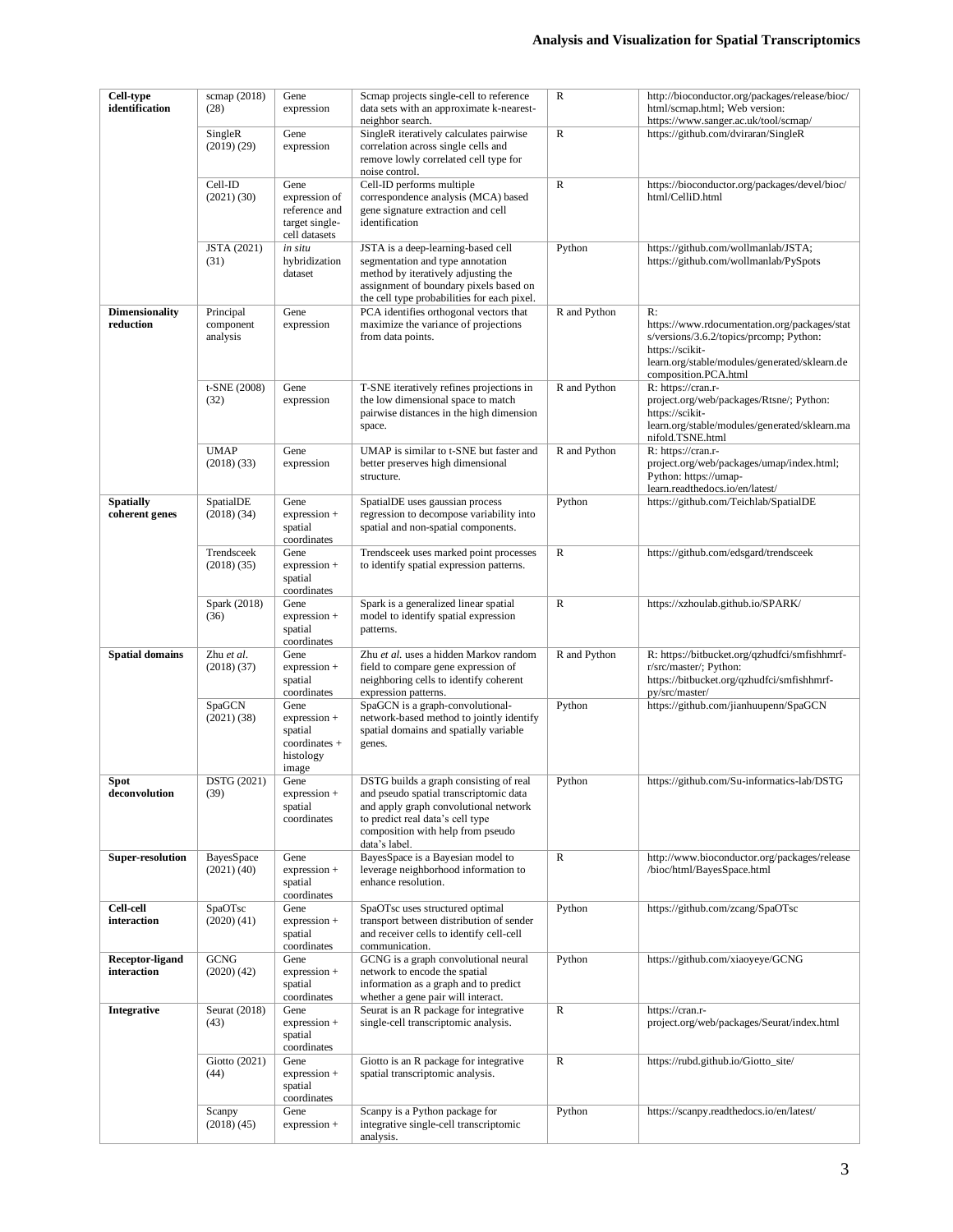|                       | spatial<br>coordinates                           |                                                                                    |        |                                           |
|-----------------------|--------------------------------------------------|------------------------------------------------------------------------------------|--------|-------------------------------------------|
| Squidpy<br>(2021)(46) | Gene<br>$expression +$<br>spatial<br>coordinates | Squidpy is a Python package for<br>integrative spatial transcriptomic<br>analysis. | Python | https://squidpy.readthedocs.io/en/stable/ |

#### **2 Spatial transcriptomic technologies**

Integration of spatial information with transcriptome-wide quantification has given rise to the emerging field of spatial transcriptomics. Currently, spatial transcriptome quantification falls into three broad categories (Table 2). First, spatial barcoding methods ligate oligonucleotide barcodes with known spatial locations to RNA molecules prior to sequencing (47-53). Both barcodes and RNA molecules are jointly sequenced, and spatial information of sequenced RNA molecules can be recovered from associated barcodes. Second, *in situ* hybridization methods coupled with combinatorial indexing can vastly increase the number of RNA species identified (54-57). The latest *in situ* hybridization methods can detect around 10,000 RNA species from a given sample (54). Third, *in situ* sequencing method uses fluorescent-based direct sequencing to read out base pair information from RNA molecules in their original spatial location (58, 59).

Several metrics need to be considered when selecting a method for a specific application (Table 2). Methods employing *in situ* hybridization provide subcellular resolution. Leveraging super-resolution microscopy, *in situ* hybridization methods can achieve a resolution of ~10nm, sufficient to distinguish single RNA molecules (60). In addition, *in situ* methods require no PCR amplification of cDNA, thus avoiding amplification bias. However, the number of RNA species detected by *in situ* methods is limited by the indexing scheme. The current detection limit is  $\sim 10,000$  genes but will likely improve in the future. Furthermore, the area examined by *in situ* methods is limited by the field-of-view of the microscope objective lens. In contrast, spatial barcoding followed by shotgun sequencing can in principle sample the whole transcriptome. This is ideal if the target molecules are unknown *a priori*. Spatial barcoding can also examine larger tissue areas, making it ideal for larger samples such as tissue slices from the brain. However, the density of measurement spots limits the spatial resolution of current spatial barcoding methods, ranging from multicellular to subcellular. In addition, shotgun sequencing inevitably suffers from PCR amplification bias (61), as well as "dropout" when sequencing read depth is insufficient (62). Thus far, we have provided an overall picture of different spatial transcriptomic methods and their characteristics. Because this review focuses on analysis and visualization of spatial transcriptomics, readers who wish to understand the experimental details can refer to comprehensive reviews elsewhere (63).

| Method           | <b>Type</b>       | <b>Resolution</b> | <b>Genes</b>        | Reference |
|------------------|-------------------|-------------------|---------------------|-----------|
| <b>Visium</b>    | Spatial barcoding | $55 \mu m$        | Whole transcriptome | (47)      |
| <b>Slide-seq</b> | Spatial barcoding | $10 \mu m$        | Whole transcriptome | (48, 49)  |
| <b>HDST</b>      | Spatial barcoding | $2\mu m$          | Whole transcriptome | (50)      |

| Table 2: Current experimental methods for spatial transcriptomic profiling |
|----------------------------------------------------------------------------|
|----------------------------------------------------------------------------|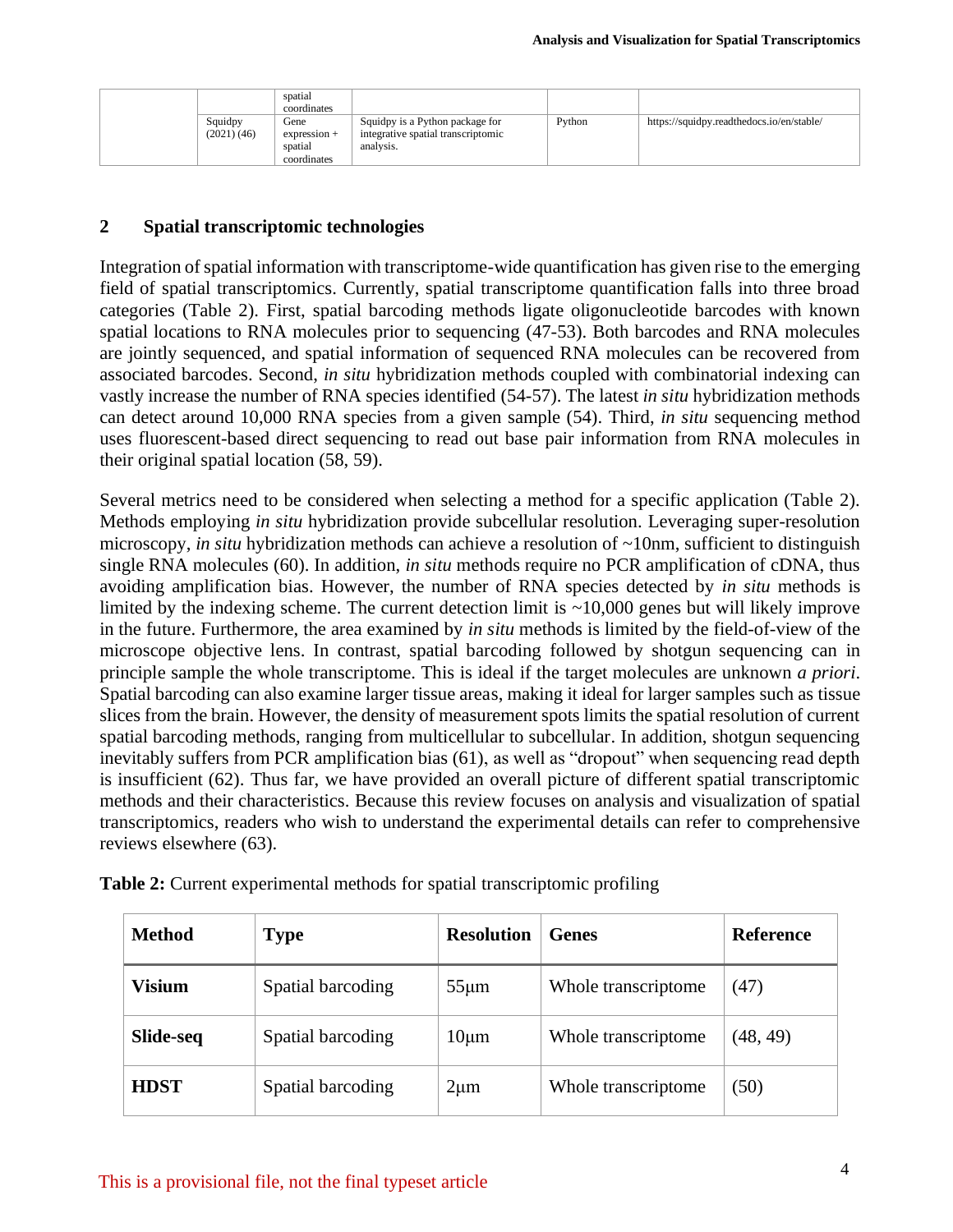| <b>DBiT-Seq</b> | Spatial barcoding            | $10 \mu m$          | Whole transcriptome | (51)     |
|-----------------|------------------------------|---------------------|---------------------|----------|
| Seq-scope       | Spatial barcoding            | $0.6 \mu m$         | Whole transcriptome | (52)     |
| Stereo-seq      | Spatial barcoding            | 500nm               | Whole transcriptome | (53)     |
| seqFISH         | <i>in situ</i> hybridization | single-<br>molecule | >10,000             | (54, 55) |
| merFISH         | <i>in situ</i> hybridization | single-<br>molecule | $100 - 1,000$       | (56, 57) |
| <b>STARmap</b>  | <i>in situ</i> sequencing    | single-cell         | $160 - 1020$        | (58)     |
| <b>FISSEQ</b>   | <i>in situ</i> sequencing    | subcellular         | ~1000               | (59)     |

# **3 Preprocessing**

Spatial transcriptomic datasets add a new dimension to transcriptomic analyses. Spatial coordinates of cells enable novel analyses such as spatial differential expression (34) and cell-cell interaction (41). Similar to single-cell RNA-seq datasets, a spatial transcriptomic dataset can be represented by a geneby-cell count matrix. A second matrix of coordinates is attached to the cell dimension of the count matrix to represent spatial information. Comprehensive toolkits such as Space Ranger can process raw sequence reads into count matrices. Taking a microscope image and FASTQ files as input, Space Ranger can perform alignment, tissue and fiducial detection, barcode/UMI counting, and feature-spot matrices generation.

Various preprocessing steps may be performed prior to any analysis. First, genes and cells may be filtered based on a threshold specific to the dataset. For example, a cell may be removed if it has (i) less than 1,000 expressed genes or (ii) a high proportion of mitochondria RNA. A gene may be removed if it is detected in less than ten cells (45, 64). Transformation of count data may be performed according to downstream modeling assumptions. Methods modeling raw counts do not require any transformation (36). Otherwise, gene expression per cell may be normalized to have the same total library size such that expression levels are comparable across cells. The gene expression matrix may then be logtransformed and be regressed against confounders such as batch effect, percentage of mitochondria genes, and other technical variations. Although preprocessing steps mentioned above are widely adopted, the exact configuration should follow input data modality and modeling assumptions, and there is no one-size-fits-all strategy.

# **3.1 Gene expression normalization**

Current spatial transcriptomic techniques introduce unwanted technical artifacts. Raw data commonly exhibit spot-to-spot variation and high dropout rates, which may impact downstream analyses. Several normalization strategies have been created to address these challenges. Due to the similarity between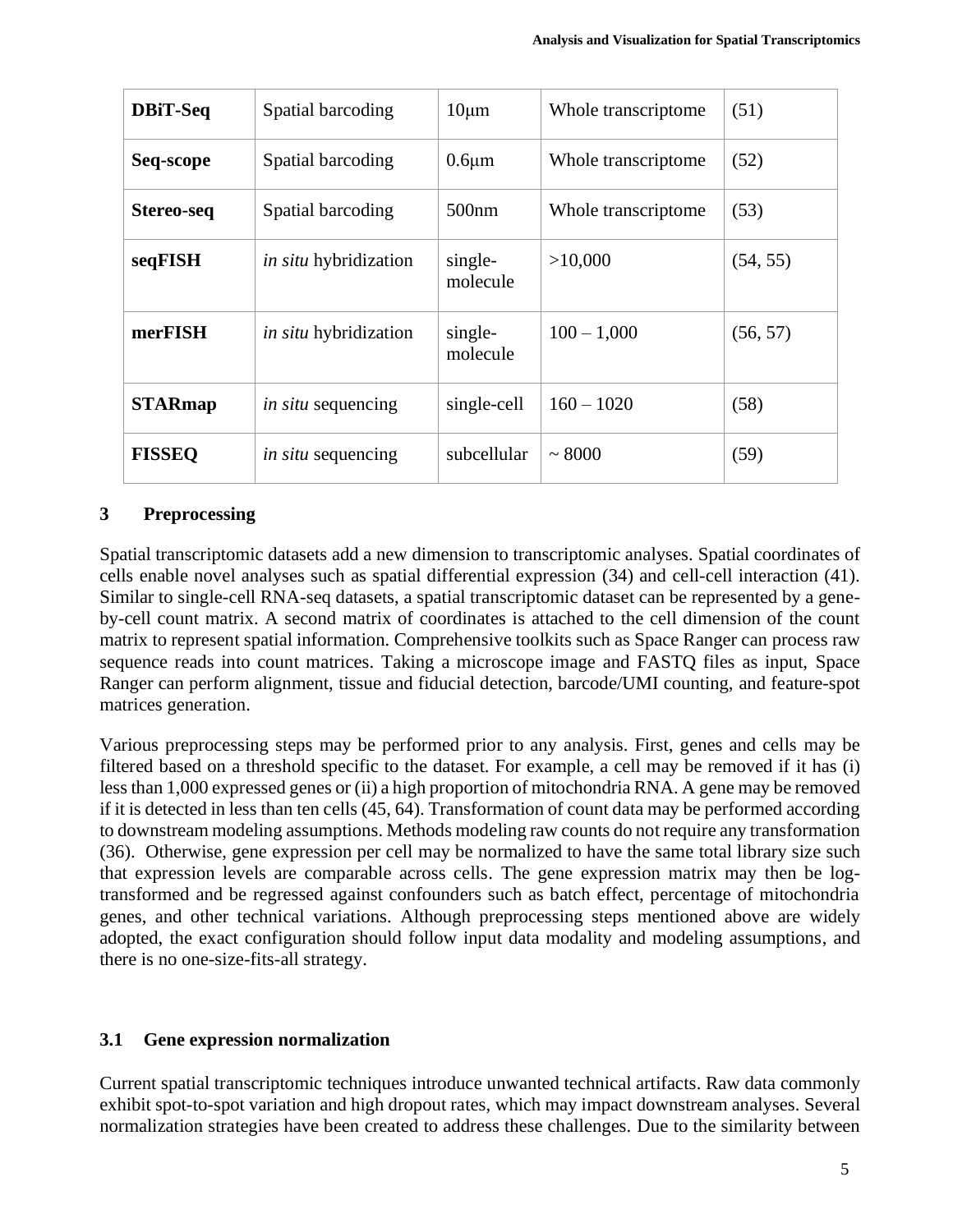spatial transcriptomics and scRNA-seq, many normalization methods for spatial transcriptomics data are inspired by scRNA-seq studies.

A widely-used normalization tool is scran, a method based on the summation of expression values and deconvolution of pooled size factors (21). In the first step, expression values of all cells in the data set are averaged to serve as a reference. The cells are then partitioned into different pools, where the summation of expression values in each pool is normalized against the reference to generate a poolbased size factor. A linear system can be constructed by repeating the above normalization over multiple pools. Finally, the normalized cell-based counterparts can be calculated by solving the linear system with standard least-squares methods, i.e., deconvolving the pool-based size factor to individual cells. By representing the individual cells with multiple pools of cells, scran is capable of avoiding estimation inaccuracy in the presence of stochastic zeroes and is robust to differentially expressed genes. Similar to scran, a number of methods adopt the global scale factor strategy, where one normalization factor is applied to each cell, and all genes in this cell share the same factor. When the relationship between transcript-specific expression and sequencing depth is not shared across genes, such strategy will likely lead to overcorrection for weakly and moderately expressed genes. To address the problem, Bacher et al. proposed SCnorm, a quantile-regression based method that can estimate the dependence of expression on sequencing depth for each gene (22). Then genes are grouped based on the similarity of dependence, and a second quantile regression is used to estimate a shared scale factor within each group.

Lytal et al. conducted an empirical survey to evaluate the effectiveness of seven single-cell normalization methods. Based on the experimental results over several real and simulated data sets, the study concludes that there is no "one-size-fits-all" normalization technique for every data set (65). Further, Saiselet et al. investigated whether normalization is warranted for spatial transcriptomic datasets. They discovered that variation of total read counts is related to morphology and local cell density. Therefore, total counts per spot are biologically informative and do not necessarily need to be normalized out (66).

## **4 Analysis and visualization in the expression domain**

A first step in the spatial transcriptomic analysis is to identify the cell type (for datasets of single-cell resolution) or cell mixture (for datasets of multicellular resolution) of each spatial unit or spot. Cell type identification usually starts with the dimensionality reduction technique to reduce time and space complexity for downstream analysis. The reduced representations are used to cluster cells based on the assumption that cells of the same type fall into the same cluster.

## **4.1 Clustering**

The selection of clustering techniques is critical for obtaining good clustering results. Certain methods with assumptions about cluster shapes may not be suitable for spatial genomic data. For example, Kmeans clustering assumes that the shapes of clusters are spherical and that clusters are of similar size (67), and Gaussian mixture models assume that points with each cluster follow a Gaussian distribution (68). These assumptions are rarely satisfied by spatial transcriptomic data.

Agglomerative clustering methods are a class of methods that iteratively aggregate data points into clusters. These methods do not carry assumptions about the shape and size of clusters. At each iteration, data points are aggregated to optimize a pre-defined metric. Popular agglomerative clustering methods include hierarchical agglomerative clustering (69) and community detection methods such as Louvain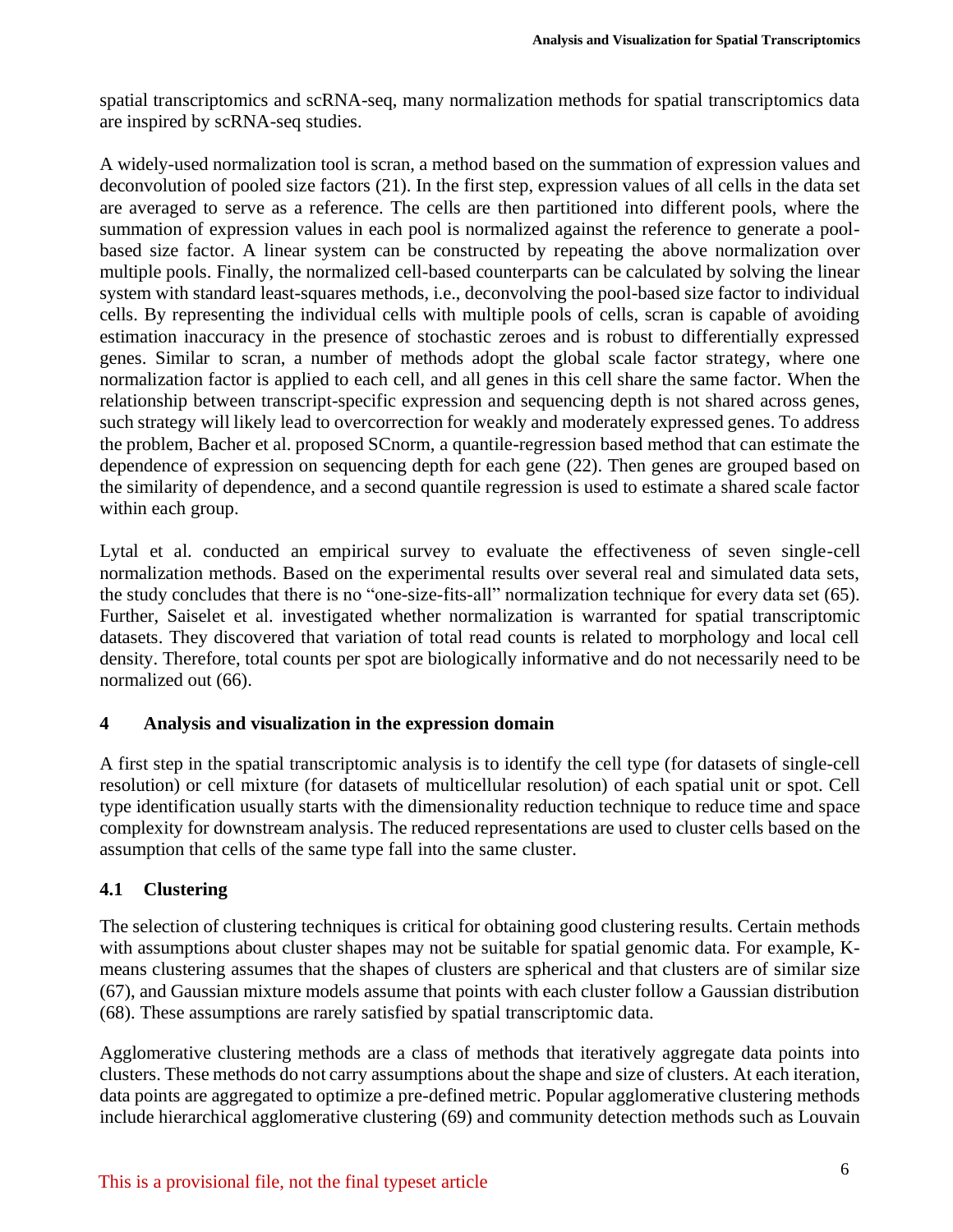(23) and Leiden (24) algorithms. Hierarchical agglomerative clustering is initialized by treating each point as its own cluster. Each iteration aggregates two clusters with the closest distance to form a new cluster until no clusters can be merged. Community detection methods, i.e., Louvain (23) and Leiden (24) algorithms, have seen wide adoption in the single-cell and the spatial transcriptomics community. Both algorithms try to iteratively maximize the modularity, which can be understood as the difference between the number of observed and expected edges. Intuitively, a tightly connected community or cluster should have a large number of observed edges relative to the expected number of edges. The Louvain algorithm is initialized by assigning each node to its own community. At each iteration, each node moves from its own community to all neighboring communities, and changes in modularity are calculated. The node is moved to the community, which results in the largest increase in *H*. At the end of each iteration, a new network is built by aggregating all nodes within the same community, and a new iteration begins. The procedure will terminate when the increase in *H* can no longer be achieved.

These general-purpose methods can be combined into more sophisticated pipelines tailored towards single-cell clustering. SC3 is an ensemble clustering method in which multiple clustering outcomes are merged into a consensus. SC3 first calculates distance matrices using the Euclidean distance, as well as Pearson and Spearman correlations. Spectral clustering is performed on these distance matrices with a varying number of eigenvectors. These results were combined to assign a consensus cluster membership to each point (25). Seurat uses a smart local moving (SLM) algorithm (43) to perform modularity-based clustering. Seurat first constructs a distance matrix based on canonical correlation vectors and a shared nearest neighbor (SNN) graph based on the distance matrix. The SNN graph is used as an input to the SLM algorithm to find clusters (70). SIMLR calculates a distance matrix as a weighted sum of multiple distance kernels and solves for a similarity matrix to minimize the product between the distance and similarity matrices. To ensure a fixed number of connected components, SIMLR uses constrained optimization to encourage a block diagonal structure in the similarity matrix (26).

## **4.2 Identification of cell types**

Identification of cell types starts by defining cell-type specific genes or marker genes. A straightforward approach is to perform differential expression analysis (71, 72) between all pairs of clusters. Genes that are consistently over-expressed in one cluster are considered the cluster's marker genes. This is the approach implemented in scran (64) and Mast (73).

Another method, scGeneFit, uses a label-aware compression method to find marker genes (27). Given cell-by-gene expression matrix and corresponding cell labels inferred from clustering results, scGeneFit finds a projection onto a lower-dimensional space, in which cells with the same labels are closer in the lower-dimensional space than cells with different labels. The projection is constrained such that the axes in the lower-dimensional space align with a single gene. Therefore, the marker genes will be the set of axes in the lower-dimensional space that best conserves label structures. The marker genes can then be matched with an expert-curated list of cell-type specific genes to infer cell types (74, 75). Other methods directly map unknown cell types onto a reference dataset, bypassing the target gene identification step. Scmap projects the query cells onto the reference cell types from other experiments and datasets (28). The known reference cluster is represented by its centroid, and the projection is carried out by a fast approximate k-nearest-neighbor (KNN) search by cluster using product quantization (76), where a similarity matrix between the query cell and reference clusters is used as the distance in KNN search. Another reference-based method is SingleR (29). The method proceeds by first identifying variable genes among cell types in the reference set. Next, SingleR calculates the Spearman correlation between each single cell and the reference variable genes. Multiple correlation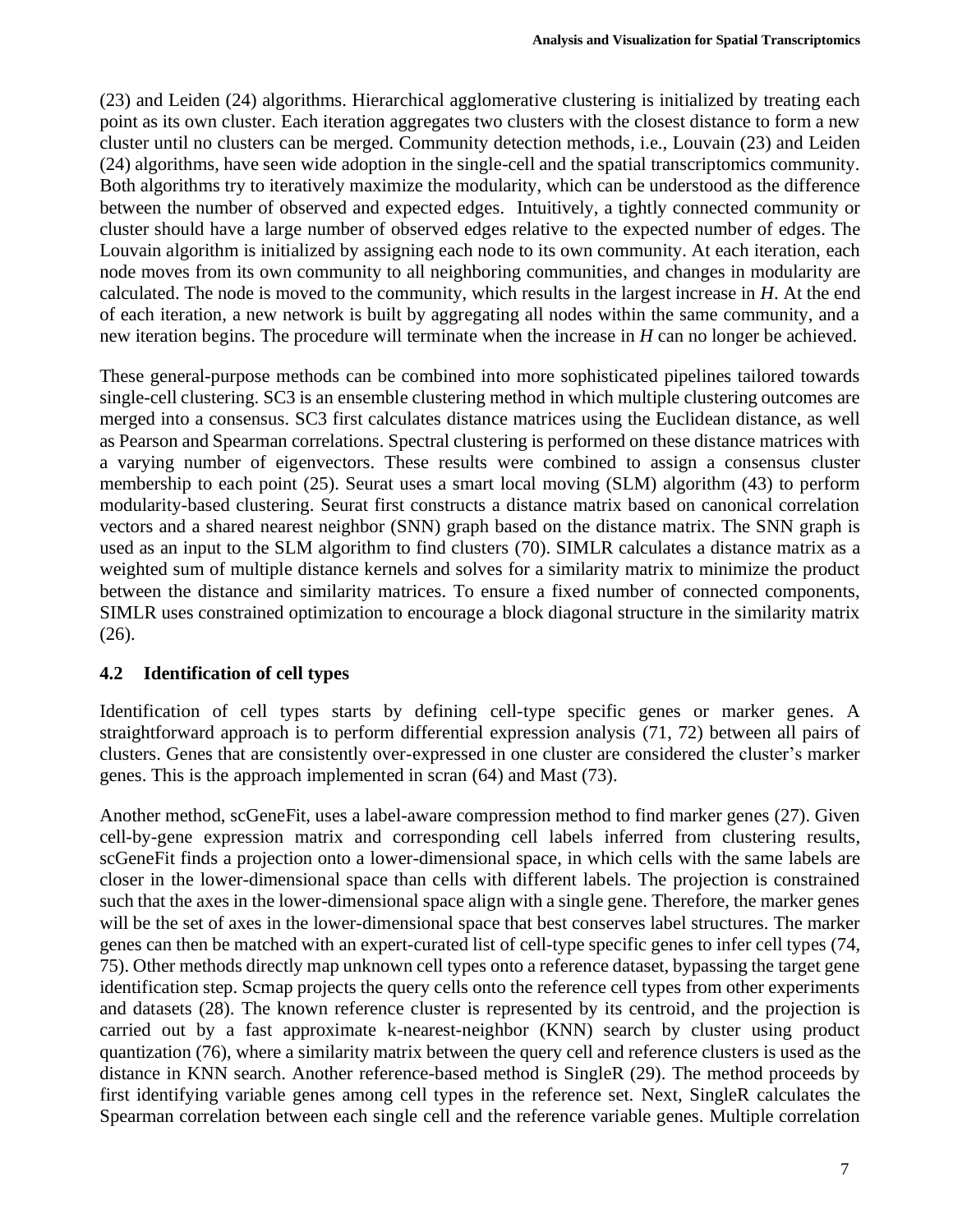coefficients within each cell type are aggregated to form one correlation per reference cell type per single cell. Only the top 80% of correlation values are selected to remove random noise. In the finetuning step, the correlation analysis is iteratively re-run but only for the top cell types from the previous step, and the lowly correlated cell types are removed. Eventually, the cell type with the top correlation is assigned to the query single-cell. Using SingleR, the authors identified a novel disease-associated macrophage subgroup between monocyte-derived and alveolar macrophages. Cortal et al. proposed a clustering-free multivariate statistical method named Cell-ID for gene signature extraction and cell identification (30). Cell-ID first performs a dimensionality reduction on the cell-by-gene expression matrix using the multiple correspondence analysis (MCA). Both cells and genes are simultaneously projected in a common low-dimensional space, where the distance between a gene and a cell represents the specific degree between them. According to the distance, Cell-ID can build up a gene-rank for each cell, and the top-ranked genes are defined as the cell's gene signature. With the gene signature of the query cell, Cell-ID can perform automatic cell type and functional annotation via the hypergeometric tests against reference marker gene lists and/or gene signatures of reference single-cell datasets. The authors demonstrated the consistently reproducible gene signatures across diverse benchmarks, which helps to improve biological interpretation at the individual cell level. Unlike the above approaches, JSTA uses deep learning for cell-type identification and incorporates three distinct and interactive components: a segmentation map and two deep neural network-based cell type classifiers for pixellevel and cell-level classification (31). JSTA first trains a taxonomy-based cell-level classifier with the external data from the Neocortical Cell Type Taxonomy (NCTT) set (77). Then the segmentation map and pixel-level classifier are iteratively refined with an expectation-maximization (EM) algorithm. Specifically, the segmentation map is initialized by a classical image segmentation algorithm watershed (78) and paired with the trained cell-level type classifier to predict the current cell (sub)types. Given the local mRNA density at each pixel as the input, the pixel-level classifier is optimized to closely match each pixel's current cell type assignment. Next, the updated pixel-level classifier reclassifies the cell types of all border pixels, and the resulting segmentation map requires an update of the cell-level classification, which further triggers an update of pixel-level classifier training. This learning process is repeated until convergence. The eventual segmentation map tends to maximize consistency between local RNA density and cell-type expression priors. Abdellaal et al. benchmarked 22 broadly used cell identification methods on 27 publicly available single-cell RNA data. Interested readers are referred to (79).

#### **4.3 Visualization of gene expression in low dimensions**

The identified clusters can be visualized to ensure cells assigned to the same cluster are close in expression space. Dimensionality reduction techniques are necessary to project the high dimensional data into 2D or 3D. Principal component analysis (PCA) is widely adopted in the single-cell and spatial transcriptomic literature (80). This method identifies linear combinations of the original dimensions, or principal components (PC), that maximize the projection variance from data points onto the principal components (Figure 2A). The principal components can be computed in an iterative way: the first PC can point in any direction to maximize the variance of projections, and each subsequent PC is orthogonal to previous PCs (81).

In contrast to PCA, manifold learning is a class of non-linear dimensionality reduction techniques that aims to project the data to a lower dimension while maintaining the distance relations in the original high-dimension space; points close to each other in the original space will be close in the lowdimensional space (Figure 2B). Uniform manifold approximate and projection (UMAP) and t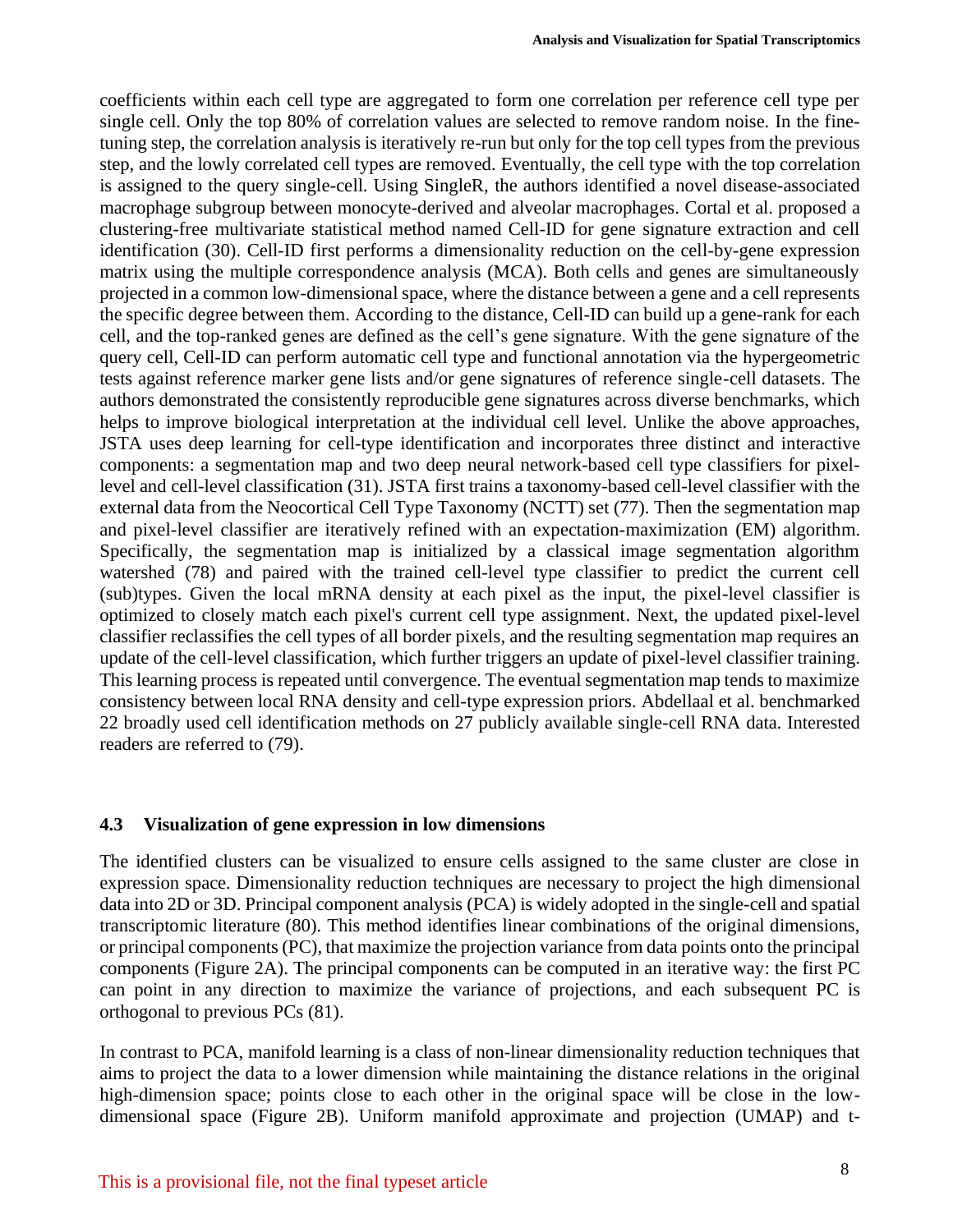distributed stochastic neighbor embedding (t-SNE) are two manifold learning methods widely adopted in single-cell and spatial transcriptomic literature (32, 33). Both methods follow a two-step procedure. In the first step, a similarity matrix is computed based on a pre-defined distance metric. In the second step, all data points are placed in a low-dimensional Euclidean space such that the structure of the similarity matrix is preserved. This step is initialized by randomly placing data points in the lowdimensional space. At each iteration, data points are moved according to the similarity matrix from the high-dimensional space; points with high similarity in the high-dimensional space will attract, and those with low similarity will repel. Because optimization is done iteratively, UMAP and t-SNE results are stochastic and vary between runs. Random seeds are needed for reproducibility. The two methods differ in their construction of similarity matrix. In t-SNE, a distance matrix is calculated according to probability density functions (PDF) of the Gaussian distribution in the high-dimension space and PDFs of the t-distribution in the low-dimension embedding. In UMAP, an adjacency matrix is constructed by extending a sphere whose radius depends on the local density of nearby points; two points are connected if their spheres overlap. In practice, UMAP is faster than t-SNE and tends to preserve the high-dimensional structure better.

#### **5 Analysis and visualization in the spatial domain**

An important question in spatial transcriptomic data analysis is to identify genes whose expression follow coherent spatial patterns. Genes with spatial expression patterns are critical determinants of polarity and anatomical structures. For example, the gene *wingless* is a member of the *wnt* family that plays a central role in anterior-posterior pattern generation during the embryonic development of *Drosophila melanogaster*. It is expressed in alternating stripes across the entire embryo (82). Another example is the neocortex of mammalian brains, which contain six distinct layers. Each layer consists of different types of neurons and glial cells that express cell-type specific marker genes (83). Spatial transcriptomic data enables unbiased transcriptome-wide identification of spatially expressed genes, but it is excessively labor-intensive to visually examine all genes. This prompted the development methods including SpatialDE (34), trendsceek (35), and Spark (36).

#### **5.1 Identifying genes with spatial expression patterns**

SpatialDE (34) uses a Gaussian process to model gene expression levels. Intuitively, a Gaussian process model treats all data points as observations from a random variable that follows a multivariate Gaussian (MVN) distribution (84). To test whether expression levels follow a spatial pattern, the authors specify a null model, in which the covariance matrix is diagonal, and an alternative model, in which the covariance matrix follows a radial basis function kernel:

$$
K(x_i, x_j) = \exp(-\gamma ||x_i - x_j||^2)
$$
 Eq. 1

where  $K(x_i, x_j)$  is the covariance between i-th and j-th measurement;  $x_i$  and  $x_j$  represent the spatial coordinates of the i-th and the j-th measurement;  $\gamma$  is a scale factor. Intuitively, the Gaussian kernel describes a spatial relationship in which nearby points have similar expression values. This kernel assumes that cells of similar origins tend to neighbor each other in space. A likelihood ratio test can be done by comparing the likelihood of the null and the alternative model. Because SpatialDE is a Gaussian process model, the expression values must be log-transformed which decreases power.

Trendsceek (35) uses a marked point process model in which each point of measurement, or a spot, is treated as a point process, and each point is marked with a gene expression value. To decide whether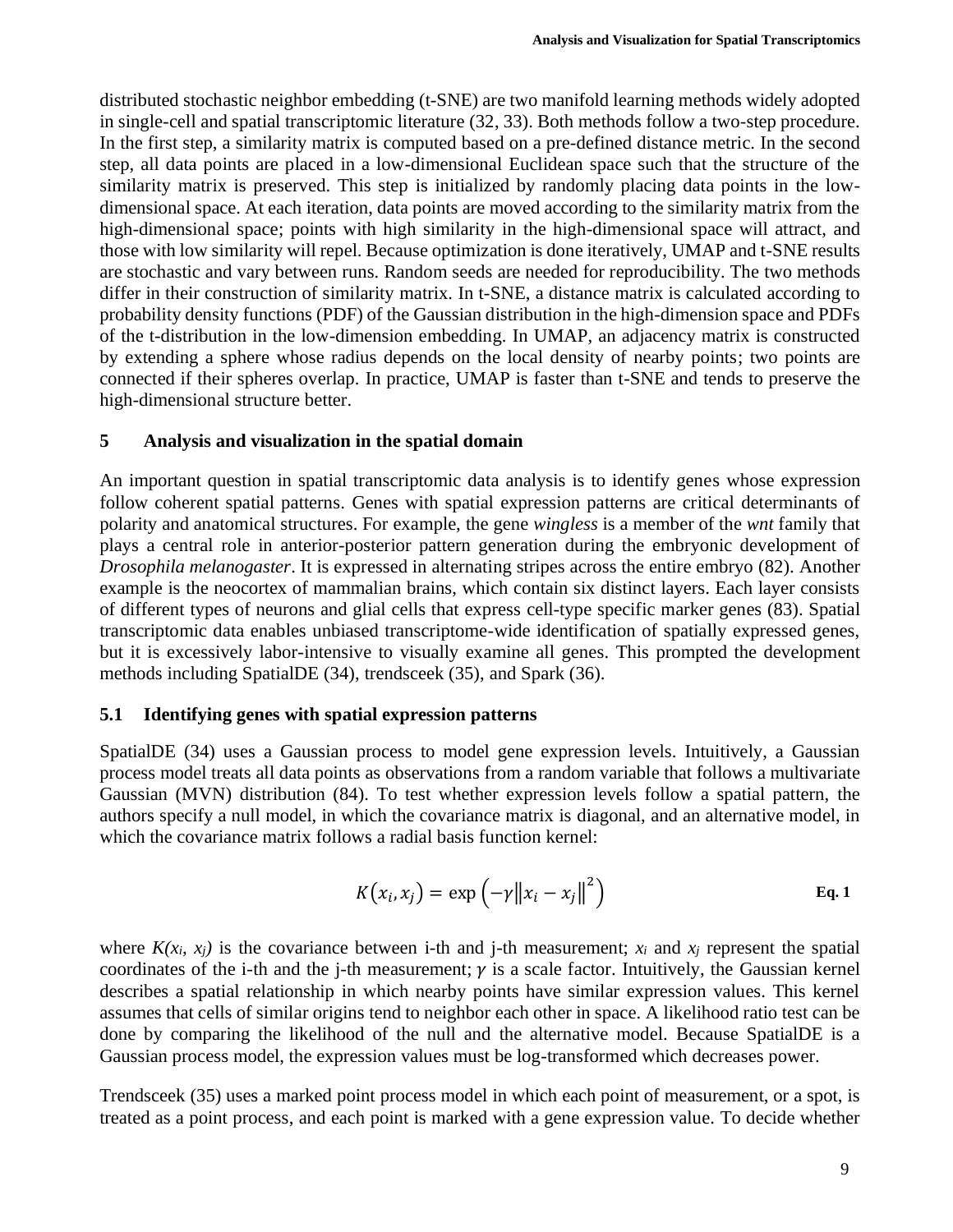a gene whose expression follows a spatial pattern, trendsceek test whether the probability of finding two marks given the distance between two points deviates from what would be expected if the marks were randomly distributed over points. To calculate the null distribution given no spatial pattern, trendsceek implements a sampling procedure in which marks are permuted with the location of points fixed. In practice, such sampling procedure is computationally expensive and makes trendsceek only suitable for small datasets.

Spark (36) uses a generalized linear spatial model (GLSM) to directly model count data (85, 86), which results in better power than SpatialDE. A simplified model is presented below:

$$
y(s) \sim Poisson(\lambda(s))
$$
 Eq. 2

$$
\log(\lambda(s)) = x(s)^T \beta + b(s) + \epsilon
$$
 Eq. 3

$$
b(s) \sim MVN(0, \tau K(s))
$$
 Eq. 4

Where  $y(s)$  is the gene expression of sample *s*.  $\lambda$  is a Poisson rate parameter, which is modeled as a linear combination of three terms. The first term  $x(s)$  represents covariates such as batch effect and library size for sample *s*. The second term *b(s)* is the spatial correlation pattern modeled as a Gaussian process. The last term  $\epsilon$  is random noise. To determine whether a gene follows a spatial pattern, Spark tests whether  $\tau = 0$ . Parameter estimation is difficult due to the random effects. *Monte Carlo* methods are the gold standard for parameter estimation for GLSM but are computationally expensive. Instead, the authors developed a penalized quasi-likelihood (PQL) estimation procedure to make computation tractable for large datasets (86-88). Spark produces well-calibrated p-values and is more powerful than trendsceek and SpatialDE through a series of simulation experiments.

#### **5.2 Identification of spatial domains**

Spatially coherent domains often underly important anatomical regions (Figure 3A). A motivating example is the histological staining of cancer tissue slides. Cancer regions and normal tissues can be visually distinguished due to differential affinities to staining agents. This enables pathologists to grade and stage individual cancer tissue slides according to the location and size of the cancer regions (89). Spatial transcriptomics enables histology-like identification of spatial domains. Regular histology slides can be visualized conveniently with RGB pixels. In contrast, spatial transcriptomic data cannot be directly visualized because each spot (i.e., pixel) in spatial transcriptomic data has a dimension equal to the number of genes. This prompts the development of methods to detect spatial domains, including BayesSpace (40), SpatialDE (34), and a hidden Markov random field (HMRF) method (37).

The three methods share a common assumption that hidden spatial domains can be described by latent variables, which are not directly observed but can be inferred from observed gene expression values. However, these methods use different modeling assumptions to infer latent variables. Zhu et al. (37) developed an HMRF-based method, a widely adopted model in the image processing community to identify patterns in 2D images (90, 91), to identify spatial domains. An HMRF has two components: it uses a Markov random field to describe the joint distribution of latent variables and a set of observed examples that depends on them. The latent variables are assumed to satisfy the Markov property, in which any node in the network is conditionally independent of other nodes given its neighbors. Following this assumption, a Markov random field of latent variables can be decomposed into a set of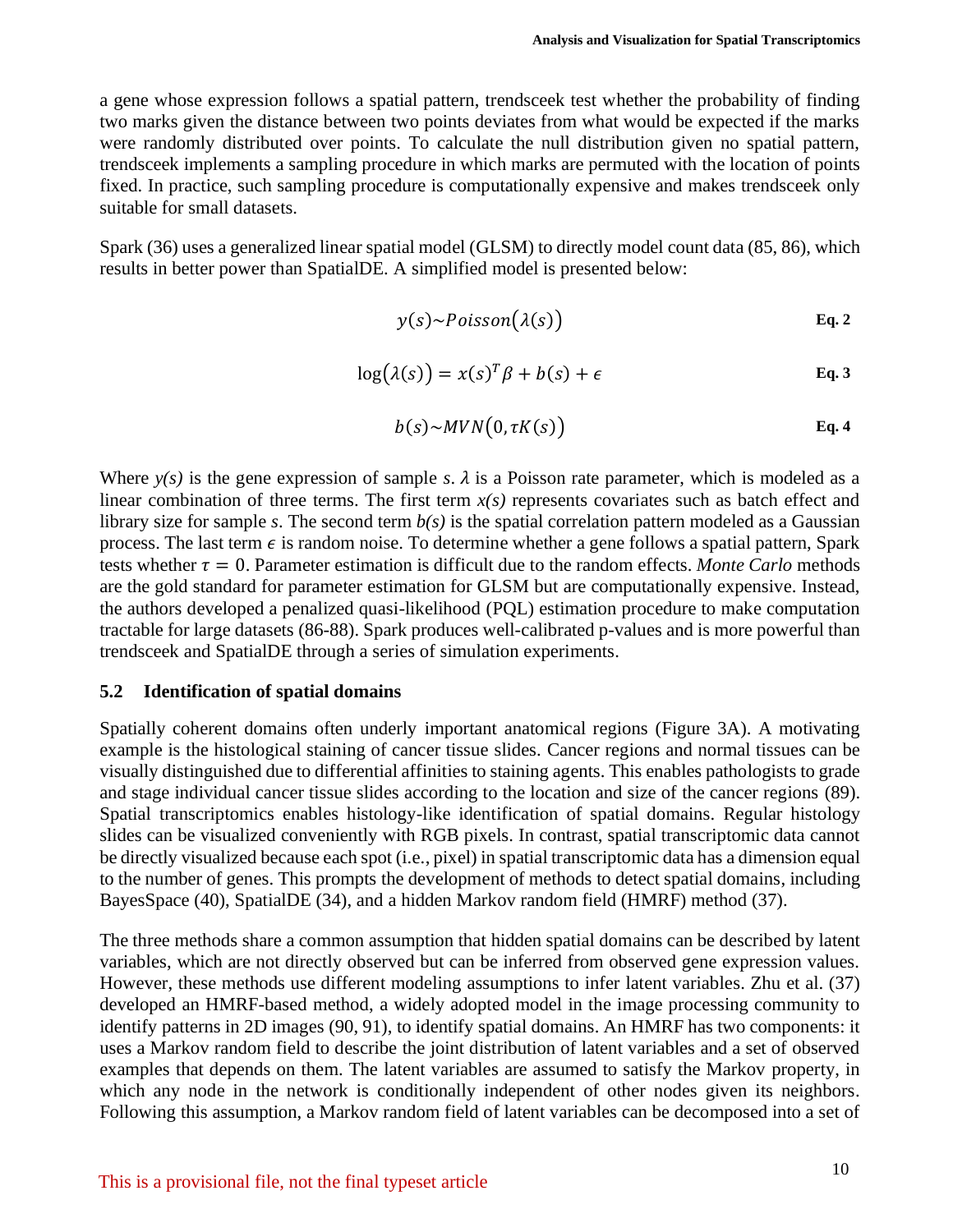subgraphs, called cliques, which gives rise to the observed gene expression. The parameters of the model by Zhu et al. are estimated with an EM algorithm (92, 93).

Both SpatialDE (34) and BayesSpace (40) model observed gene expression values as a mixture of Gaussian random variables. The means of the Gaussian random variables are determined by the spatial domain membership. In SpatialDE, the mean expression value of each spatial domain is described by a Gaussian process, whose covariance follows a radial basis function kernel. The observed expression follows a Gaussian distribution centered around the mean expression value of a given spatial domain. The posterior distribution of parameters and the latent spatial domain membership is estimated by variational inference. Different from SpatialDE, BayesSpace uses a diagonal matrix to model the covariance of the mean expression of each spatial domain. The observed gene expression is modeled as a Gaussian random variable centered around the mean expression and has a diagonal covariance matrix modeled as a Wishart random variable. BayesSpace uses a Markov chain Monte Carlo (MCMC) method to estimate model parameters (94).

While the above methods consider spatial genes and spatial domain as two separate tasks, SpaGCN proposed a graph convolutional network-based (GCN) approach to address these two tasks jointly (38). With the integration of gene expression, spatial location, and histology information, SpaGCN models spatial dependency of gene expression for clustering analysis of spatial domains and identification of domain enriched spatial variable genes (SVG) or meta genes. SpaGCN first converts the spatial transcriptomics data into an undirected weighted graph of spots, and the graph structure represents the spatial dependency of the data. Next, a GCN (95) is utilized to aggregate gene expression information from the neighboring spots and update every spot's representation. Then, SpaGCN adopts an unsupervised clustering algorithm (96) to cluster the spots iteratively, and each identified cluster will be considered as a spatial domain. The resulting domains guide the differential expression analysis to detect the SVG or meta genes with enriched expression patterns in the identified domains.

#### **5.3 Spot deconvolution and super-resolution**

Because spots in the spatial transcriptomic dataset may not correspond to cell boundaries, several additional features can be included when plotting on the spatial domain. When the spatial transcriptomic measurement technology has a multicellular resolution, spots can be decomposed into constituent cell types. A 2D array of pie charts can be used to represent the cell types' percentages of spots, as demonstrated in DSTG (Figure 3B). To enable the investigation of cellular architecture at higher resolution, DSTG uses a GCN to uncover the cellular compositions within each spot (39). DSTG first leverages single-cell RNA-seq data to construct pseudo spatial transcriptomic (pseudo-ST) data by selecting two to eight single cells from the same tissue and combining their transcriptomic profiles. This pseudo-ST data is designed to mimic the cell mixture in the real spatial transcriptomic data and provide the basis for model training. Via canonical correlation analysis, DSTG identifies a link graph of spots with the integration of the pseudo-ST data and the real spatial transcriptomic data. A GCN (95) iteratively updates the representation of each spot by aggregating its neighborhoods' information. The GCN model is trained in a semi-supervised manner, where the known cell compositions of the pseudo-ST nodes are served as the labeled data, and the real spatial transcriptomic nodes are the prediction targets. The resulting cell type proportions can be displayed as a pie chart at each spot (Figure 3B).

While cell type deconvolution provides an estimation of cellular constituents, it does not directly increase the resolution of the dataset. BayesSpace uses a Bayesian model to increase the resolution to the subspot level, which approaches single-cell resolution with the Visium platform (Figure 3C). The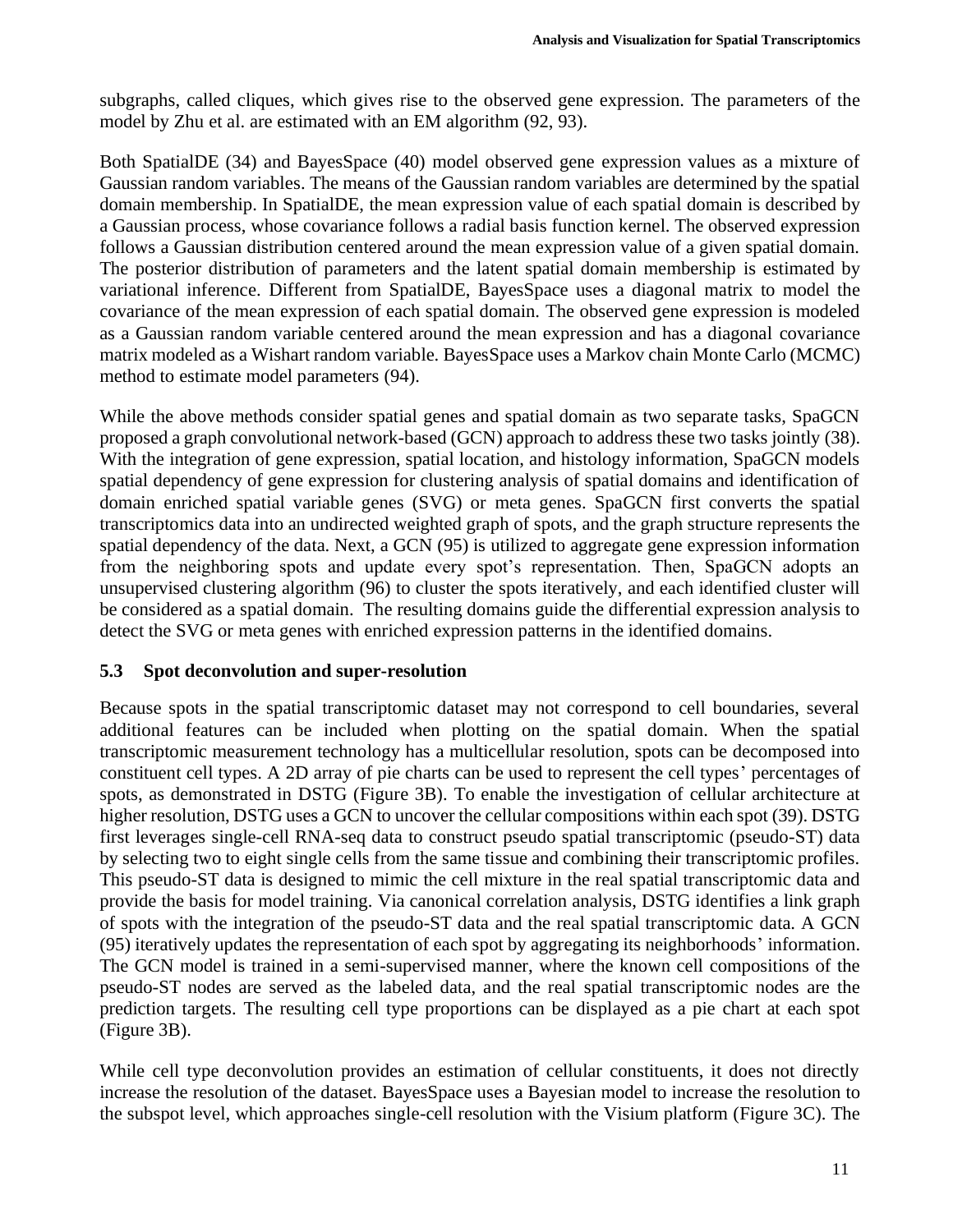model specification is similar to the spatial domain detection model described above, except that unit of analysis is the subspot rather than the spot. Since gene expression is not observed at the subspot level, BayesSpace models it as another latent variable and estimates it using MCMC. The increase in resolution is different across measurement technology. For square spots (47), BayesSpace by default divides each spot into nine subspots. For hexagonal spots like Visium, they are divided into six subspots by default. The subspots can be visualized in Euclidean space similar to regular spots.

#### **5.4 Visualization in Euclidean space**

After obtaining spatial genes and domains, visualization in the Euclidean space is relatively straightforward. Spatial genes can be visualized by plotting their log-transformed expression values. Spatial domains can be colored by mean expression values or by their identities. Several packages such as Giotto (44), Scanpy (45), Seurat (97), and Squidpy (46) provide functionalities to plot spatial transcriptomic data in Euclidean space.

#### **6 Analysis and visualization in the interaction domain**

Cell signaling describes the process in which cells send, receive, process, and transmit signals within the environment and with themselves. Based on the signaling distance and the sender-receiver identities, cell signaling can be classified into autocrine, paracrine, endocrine, intracrine, and juxtacrine (98). It serves critical functions in development (99), immunity (100), and homeostasis (101) across all organisms. For example, the Hedgehog signaling pathway is involved in tissue patterning and orientation, and aberrant activations of hedgehog signaling lead to several types of cancers (102). Single-cell datasets enable correlation analysis to unravel cell-to-cell interaction (103-105). Due to the lack of spatial information, single-cell analysis cannot distinguish short-distance (juxtacrine and paracrine) and long-distance (endocrine) signaling. Spatial transcriptomic datasets provide the spatial coordinate of each cell or spot and enable spatial dissection of cell signaling.

## **6.1 Cell-to-cell interaction**

Cell signaling frequently occurs between cells in spatial proximity. Giotto takes spatial proximity into consideration to identify cell-to-cell interaction. It first constructs a spatial neighborhood network to identify cell types that occur in spatial proximity. Each node of the network represents a cell, and pair of neighboring cells are connected through an edge. The neighbors of each cell can be determined by extending a circle of a predefined radius, selecting the k-nearest neighbors, or constructing a Delaunay network (106). Cell types connected in the network more than expected are considered interacting. Giotto permutes the cell type labels without changing the topology of the network and calculates the expected frequencies between every pair of cell types. P-values are derived based on where the observed frequency falls on the distribution of expected frequencies.

Another method, SpaOTsc, leverages both single-cell and spatial transcriptomic data for a comprehensive profile of spatial interaction (41). It uses an optimal transport algorithm to map singlecell to spatial transcriptomic data. An optimal transport is a function that maps a source distribution to a target distribution while minimizing the amount of effort with respect to a predefined cost function (107). SpaOTsc generates a cost function based on the expression profile dissimilarity of shared genes across the single-cell and the spatial transcriptomic datasets. The optimal transport plan maps single cells onto spatial locations. SpaOTsc then formulates cell-to-cell communication as a second optimal transport problem between sender and receiver cells. The expression of ligand and receptor genes are used to estimate sender and receiver cells, and the spatial distance is the cost function. The resultant optimal transport plan represents the likelihood of cell-to-cell communication.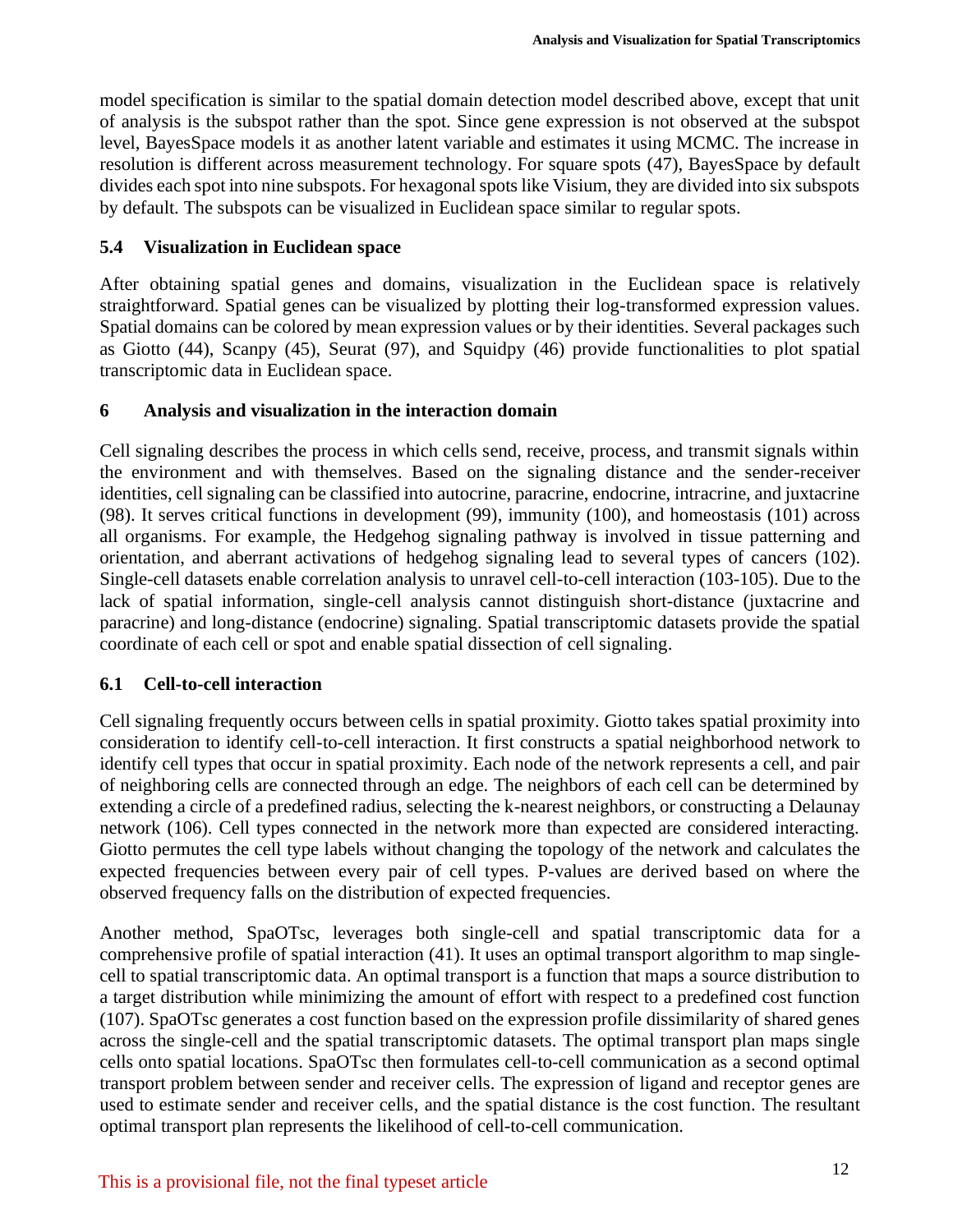# **6.2 Ligand-receptor pairing**

Another aspect of cell signaling is the pairings between ligands and receptors. Giotto identifies ligandreceptor pairs whose mean expression is higher than expected. To obtain the observed expression of ligand-receptor pairs for a pair of cell types, Giotto averages the expression of ligand in all sender cells and the expression of receptors in all receiver cells in proximity of the sender cells. Giotto then permutes the location of cells to obtain an expected expression of the ligand-receptor pair. A p-value can be obtained by mapping the observed expression onto the distribution of expected expression. Different from Giotto, SpaOTsc uses a partial information decomposition (PID) approach to determine gene-to-gene interaction. Intuitively, PID decomposes the mutual information between multiple source variables and a target variable into unique information contributed by each source variable, redundant information shared by many source variables, and synergistic information contributed by the combination of source variables (108). SpaOTsc estimates the unique information from a source gene to a target gene that is within a predefined spatial distance, taking into consideration all other genes. Yuan *et al.* proposed a method called GCNG (42) to infer the extracellular gene relationship using Graph convolutional neural networks (GCN). Single-cell spatial expression data is represented as a graph of cells. Cell locations are encoded as a binary cell adjacency matrix with a selected distance threshold, and expression of gene pairs within each cell is encoded as corresponding node features. A GCN is used to combine the graph structure and node information as input and predict whether the studied gene pair can interact. The deep learning model is trained in a supervised manner, where positive samples are built from known ligand-receptor pairs, and negative samples are randomly selected from non-interacting genes. In addition to the methods specifically designed to utilize the spatial expression information for cell-to-cell interaction, many other tools developed for expression data without spatial information can also be applied to the spatial transcriptomic data. Interested readers can refer to a recent review of these methods (109).

## **6.3 Visualization of interactions between cells and genes**

Cell-to-cell and gene-to-gene interactions are naturally represented as networks and correlation matrices (Figure 4). Integrative packages such as Giotto (44) provide functions to visualize cell-to-cell and gene-to-gene interactions as heatmaps, dot plots, or networks. A heatmap is a visual depiction of a matrix whose values are represented as colored boxes on a grid. With heatmaps, large blocks of highly connected cells or genes can be visually identified. A dot plot is similar to a heatmap, except that the boxes are replaced by dots of varying sizes. A dot plot can use both the size and the color of each dot to represent values in each interaction. Different from heatmaps and dot plots, networks use nodes to represent cells or genes and edges to represent their interactions. The widths and colors of edges can be used to describe the strength of interactions. Besides Giotto, the igraph package is widely adopted for network visualization and provides programming interfaces in R, python, C/C++, and Mathematica (110). Cytoscape is another widely used package to visualize complex network interaction. Its graphical user interface makes it easy to manipulate and examine nodes and edges in the network (111).

#### **7 Discussions**

Spatial transcriptomic technologies have made tremendous progress in recent years. Although earlier technologies are restricted by the number of profiled genes (9, 56, 57) or the spatial resolution (47), current methods can profile the whole transcriptome at single-cell or subcellular resolution (51-53). While available commercialized methods (Visium) cannot achieve cellular resolution, we believe newer technologies will soon be production-ready. As commercial platforms become more affordable, we believe the speed at which spatial transcriptomic datasets become publicly available will only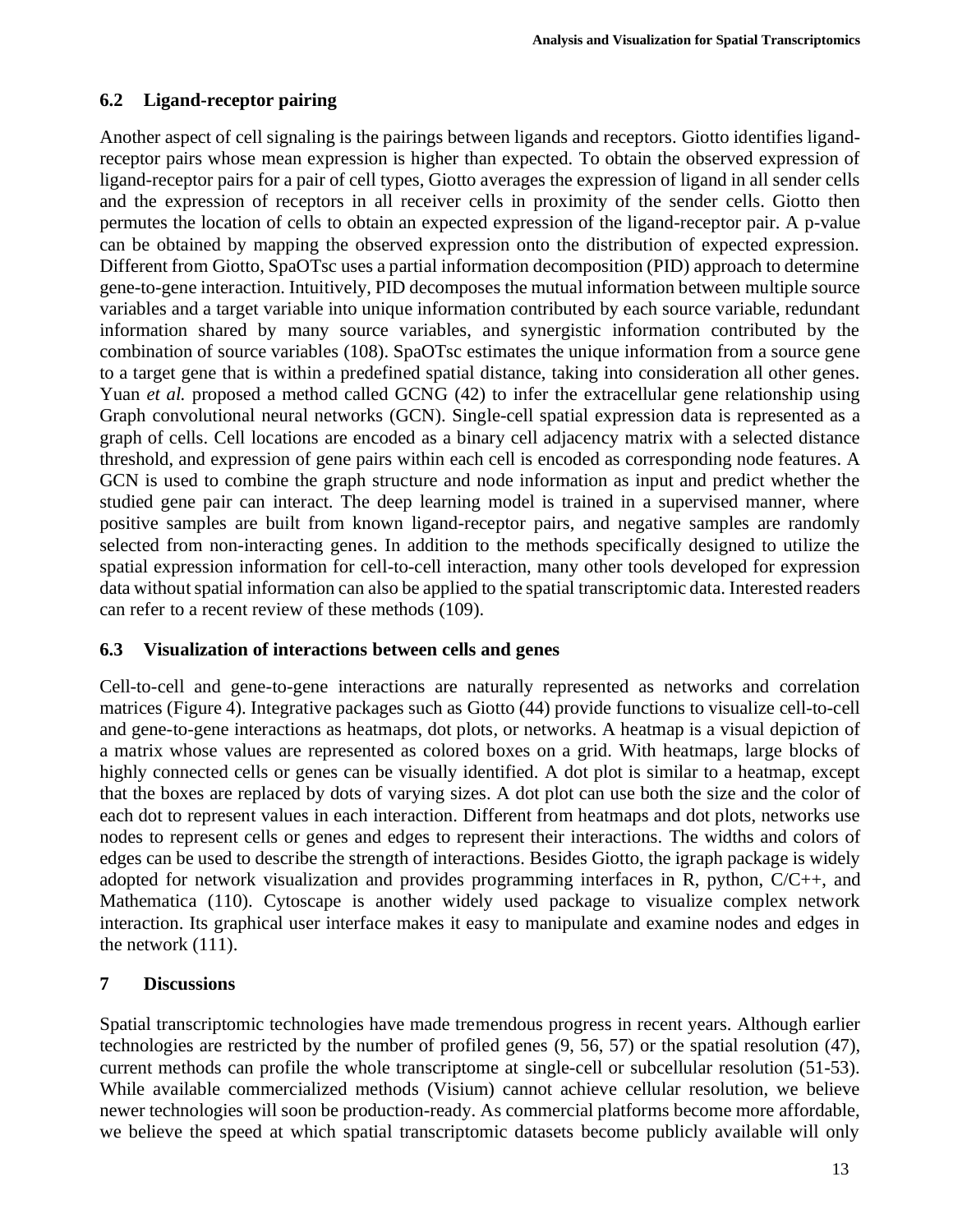accelerate. For example, phase two of the Brain Initiative Cell Census Network (BICCN) will map the spatial organization of more than 300,000 cells from the mouse's primary motor cortex (112). Largescale projects to comprehensively profile spatial gene expression are currently limited, but we envision that these projects will expand in three directions. First, more model organisms will be profiled, enabling comparative analysis of cell types and their spatial organizations across evolution. Second, more organ and tissue types will be profiled for a comprehensive understanding of spatial expression architecture. Third, cell states (e.g. stimulated vs. resting) and disease states (cancer vs. normal) will be profiled to understand cellular activation and disease pathology.

As spatial transcriptomic datasets become more abundant, meta-analysis across published datasets will become commonplace. Methods to remove batch effects are needed to account for technical confounders across datasets. Unlike bulk and single-cell sequencing, batch effects in spatial transcriptomic data must account for correlation across space. Further, the batch effect may also occur on companion histology images, and methods to jointly analyze histology image and spatial transcriptomic data are required. Although several methods have been developed for batch effect removal in bulk (113, 114) and single-cell (115, 116) sequencing, it is still an under-explored area for spatial transcriptomics.

Histopathology is widely adopted across various domains of medicine and is considered the gold standard for certain diagnoses such as cancer staging (117). However, histology is limited by the type and number of cellular features delineated by staining agents. Spatial transcriptomics extends histology to test for both imaging and molecular features and may enable testing for oncogenic driver mutations critical for determining cancer subtypes. A recent method named SpaCell integrates both histology and spatial transcriptomic information to predict cancer staging (118). In this method, histological images are tiled into patches, where each patch corresponds to a spatial transcriptomic spot in a tissue. A convolutional neural network is used to extract image features from each patch, and combine the features with the spot gene count. A subsequent deep network is applied to predict the disease stages. We envision that spatial transcriptomics will become a diagnostic routine as it becomes more affordable and the clinical interpretation becomes more streamlined.

In this review, we surveyed state-of-the-art methods for spatial transcriptomic data analysis and visualization, and categorized them into three main categories according to the way their output is visualized. It is unlikely that we covered all available methods for spatial transcriptomics, but we hope this review will serve as a stepping stone and attract more researchers to this field.

## **8 Figure Captions**

**Figure 1** An overview of spatial transcriptomic tasks. **(A)** Spatial transcriptomic datasets map gene expression measurements to their respective locations. **(B)** A spatial transcriptomic dataset can be analyzed in gene expression space, irrespective of spatial locations. Tasks such as clustering and celltype identification fall into this category. **(C)** Spatial information can be used jointly with gene expression to detect spatial expression patterns and spatial domains. **(D)** These two sources of information can also be used to detect cell-cell and gene-gene interactions.

**Figure 2** Comparison between principal component analysis and t-SNE. **(A)** Principal component analysis iteratively identifies vectors that minimize the sum of squared distances to the direction of the vector. Each vector is orthogonal to all previously selected vectors. **(B)** t-SNE calculates a pairwise similarity based on the probability density function of the Gaussian distribution in the original high dimension space. The points are randomly projected to a low dimensional space and iteratively refined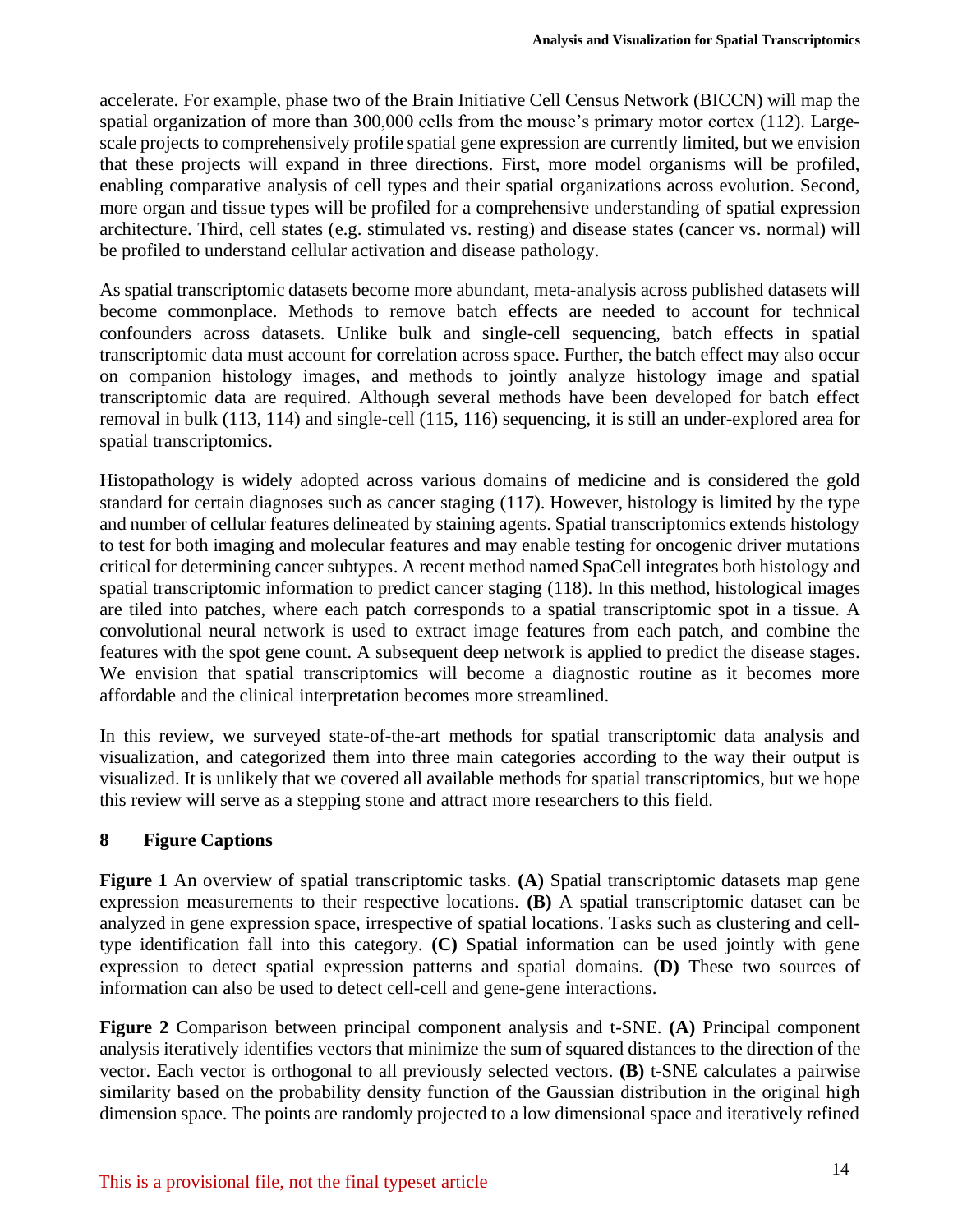so that the similarity in low dimension matches that of high dimension. At each iteration, similar pairs attract, and dissimilar pairs repel each other.

**Figure 3** Visualization of gene expression in the Euclidean space. **(A)** Spatially coherent genes and spatial domains can be visualized as 2D images. **(B)** Spot deconvolution methods estimate the proportion of each cell type within each spot. Pie charts are routinely used to represent cell type proportions within each spot. **(C)** Spot super-resolution methods estimate the cell type of sub-pixels based on correlation with neighbor spots. In this case, each spot of the original dataset is divided into nine spots in the super-resolved dataset.

**Figure 4** Identification of cell-cell and receptor-ligand interaction. **(A)** Cell-to-cell interaction can be identified by the correlation of gene expression values between cell pairs. **(B)** Receptor-ligand interaction can be identified by the correlation between genes in interacting cell types.

# **9 Conflict of Interest**

We declare no conflict of interest.

# **10 Author Contributions**

B.L. conceived the project. B.L. and Y.L. performed literature review. B.L. and Y.L. wrote the paper. Z.L. made the illustrations.

# **11 Funding**

We have no funding source to disclose.

# **12 Reference**

1. Asp M, Giacomello S, Larsson L, Wu C, Furth D, Qian X, et al. A Spatiotemporal Organ-Wide Gene Expression and Cell Atlas of the Developing Human Heart. Cell. 2019;179(7):1647-60 e19.

2. Rödelsperger C, Ebbing A, Sharma DR, Okumura M, Sommer RJ, Korswagen HC. Spatial transcriptomics of nematodes identifies sperm cells as a source of genomic novelty and rapid evolution. Molecular Biology and Evolution. 2021;38(1):229-43.

3. Chen WT, Lu A, Craessaerts K, Pavie B, Sala Frigerio C, Corthout N, et al. Spatial Transcriptomics and In Situ Sequencing to Study Alzheimer's Disease. Cell. 2020;182(4):976-91 e19.

4. Maniatis S, Aijo T, Vickovic S, Braine C, Kang K, Mollbrink A, et al. Spatiotemporal dynamics of molecular pathology in amyotrophic lateral sclerosis. Science. 2019;364(6435):89-93.

5. Berglund E, Maaskola J, Schultz N, Friedrich S, Marklund M, Bergenstrahle J, et al. Spatial maps of prostate cancer transcriptomes reveal an unexplored landscape of heterogeneity. Nat Commun. 2018;9(1):2419.

6. Thrane K, Eriksson H, Maaskola J, Hansson J, Lundeberg J. Spatially Resolved Transcriptomics Enables Dissection of Genetic Heterogeneity in Stage III Cutaneous Malignant Melanoma. Cancer Res. 2018;78(20):5970-9.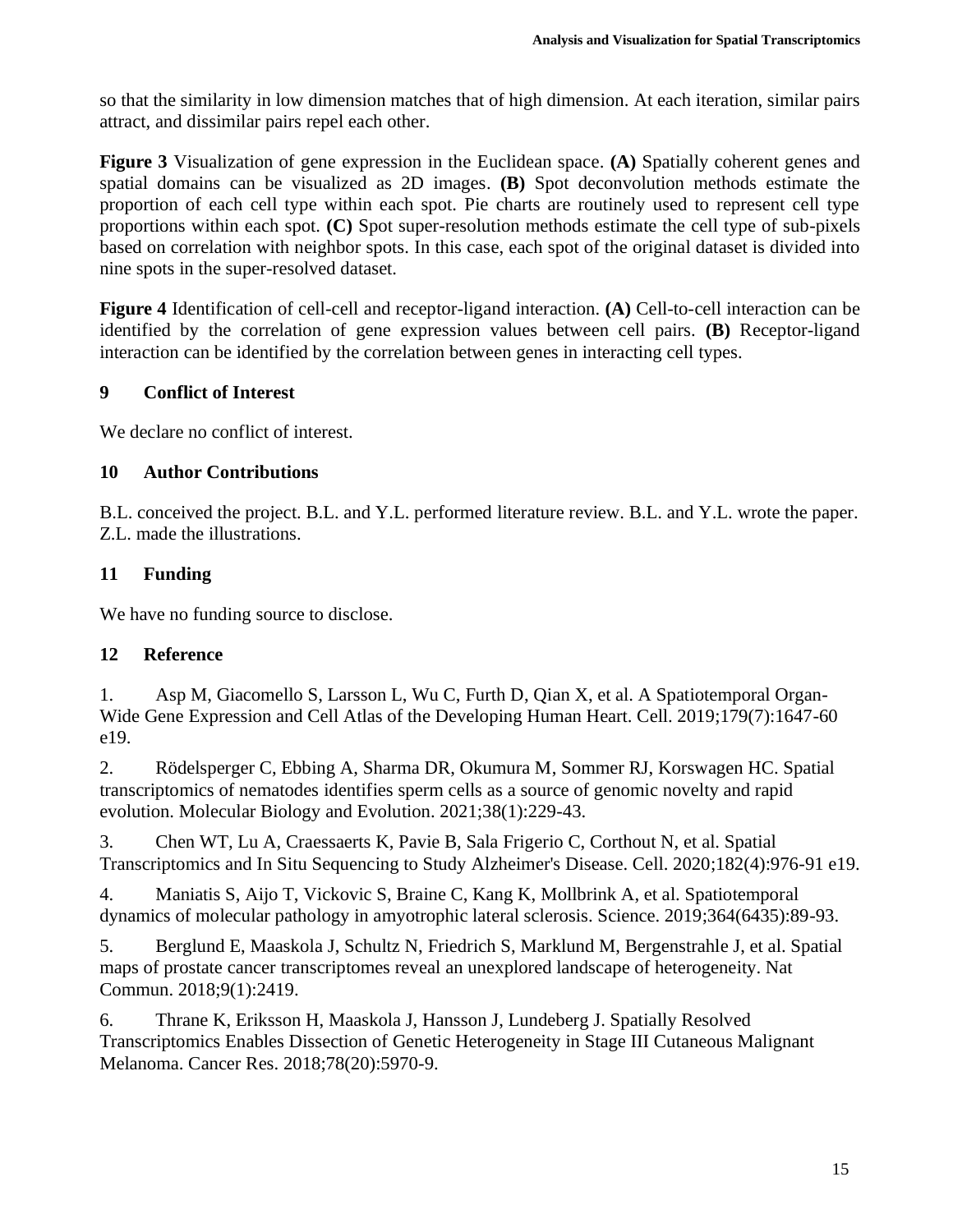7. Moncada R, Barkley D, Wagner F, Chiodin M, Devlin JC, Baron M, et al. Integrating microarray-based spatial transcriptomics and single-cell RNA-seq reveals tissue architecture in pancreatic ductal adenocarcinomas. Nat Biotechnol. 2020;38(3):333-42.

8. Ji AL, Rubin AJ, Thrane K, Jiang S, Reynolds DL, Meyers RM, et al. Multimodal Analysis of Composition and Spatial Architecture in Human Squamous Cell Carcinoma. Cell. 2020;182(6):1661- 2.

9. Shah S, Lubeck E, Zhou W, Cai L. In Situ Transcription Profiling of Single Cells Reveals Spatial Organization of Cells in the Mouse Hippocampus. Neuron. 2016;92(2):342-57.

10. Moffitt JR, Bambah-Mukku D, Eichhorn SW, Vaughn E, Shekhar K, Perez JD, et al. Molecular, spatial, and functional single-cell profiling of the hypothalamic preoptic region. Science. 2018;362(6416).

11. Close JL, Long BR, Zeng H. Spatially resolved transcriptomics in neuroscience. Nat Methods. 2021;18(1):23-5.

12. Schwarzacher T, Heslop-Harrison P. Practical in situ hybridization: BIOS Scientific Publishers Ltd; 2000.

13. Metzker ML. Sequencing technologies - the next generation. Nat Rev Genet. 2010;11(1):31- 46.

14. Gawad C, Koh W, Quake SR. Single-cell genome sequencing: current state of the science. Nat Rev Genet. 2016;17(3):175-88.

15. Shapiro E, Biezuner T, Linnarsson S. Single-cell sequencing-based technologies will revolutionize whole-organism science. Nature Reviews Genetics. 2013;14(9):618-30.

16. Junker JP, Noël ES, Guryev V, Peterson KA, Shah G, Huisken J, et al. Genome-wide RNA tomography in the zebrafish embryo. Cell. 2014;159(3):662-75.

17. Nichterwitz S, Chen G, Benitez JA, Yilmaz M, Storvall H, Cao M, et al. Laser capture microscopy coupled with Smart-seq2 for precise spatial transcriptomic profiling. Nature communications. 2016;7(1):1-11.

18. Dries R, Chen J, Del Rossi N, Khan MM, Sistig A, Yuan G-C. Advances in spatial transcriptomic data analysis. Genome Research. 2021;31(10):1706-18.

19. Rao A, Barkley D, França GS, Yanai I. Exploring tissue architecture using spatial transcriptomics. Nature. 2021;596(7871):211-20.

20. Hu J, Schroeder A, Coleman K, Chen C, Auerbach BJ, Li M. Statistical and machine learning methods for spatially resolved transcriptomics with histology. Computational and Structural Biotechnology Journal. 2021;19:3829.

21. Lun AT, Bach K, Marioni JC. Pooling across cells to normalize single-cell RNA sequencing data with many zero counts. Genome biology. 2016;17(1):1-14.

22. Bacher R, Chu L-F, Leng N, Gasch AP, Thomson JA, Stewart RM, et al. SCnorm: robust normalization of single-cell RNA-seq data. Nature methods. 2017;14(6):584-6.

23. Blondel VD, Guillaume J-L, Lambiotte R, Lefebvre E. Fast unfolding of communities in large networks. Journal of statistical mechanics: theory and experiment. 2008;2008(10):P10008.

24. Traag VA, Waltman L, van Eck NJ. From Louvain to Leiden: guaranteeing well-connected communities. Sci Rep. 2019;9(1):5233.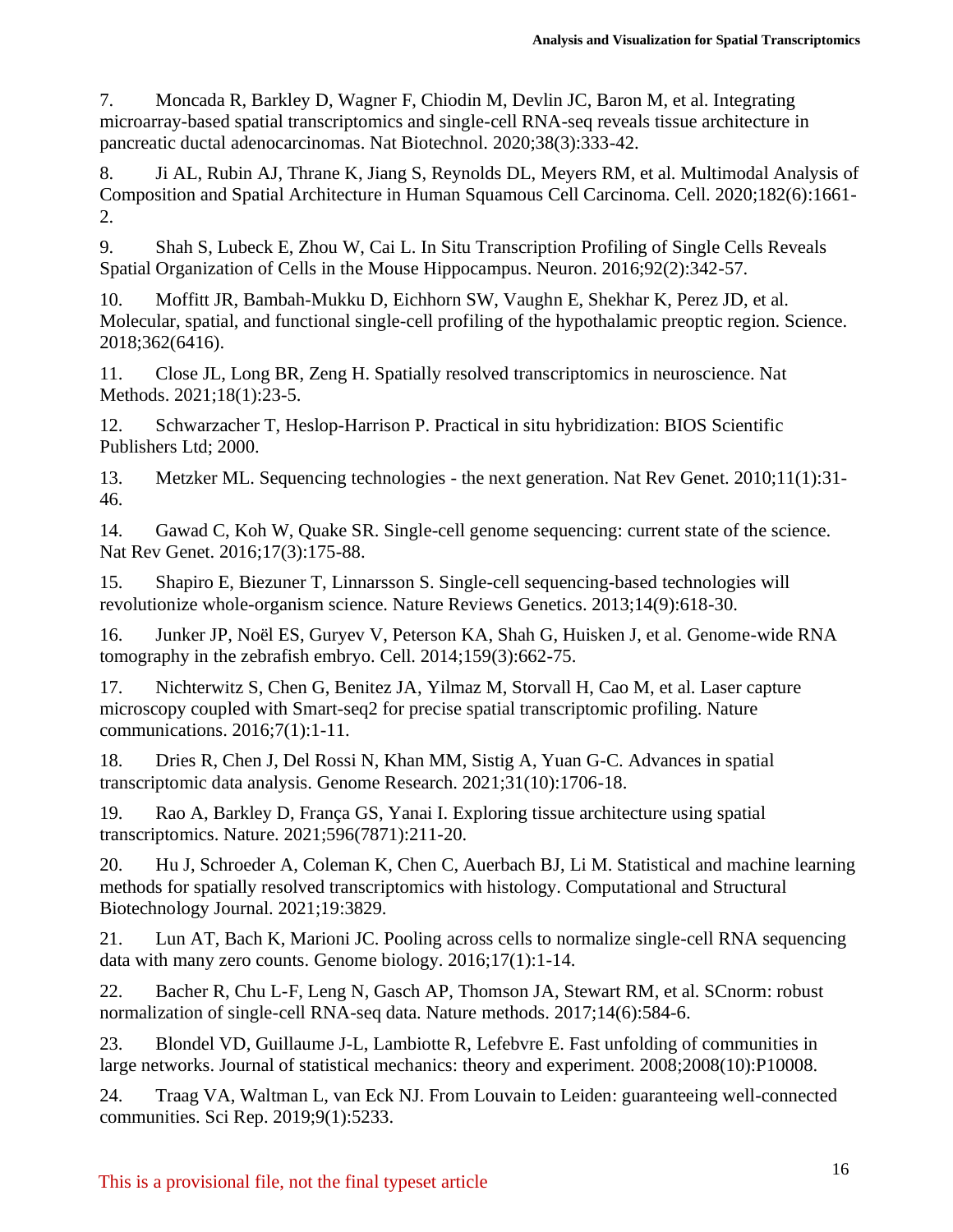25. Kiselev VY, Kirschner K, Schaub MT, Andrews T, Yiu A, Chandra T, et al. SC3: consensus clustering of single-cell RNA-seq data. Nature methods. 2017;14(5):483-6.

26. Wang B, Zhu J, Pierson E, Ramazzotti D, Batzoglou S. Visualization and analysis of singlecell RNA-seq data by kernel-based similarity learning. Nature methods. 2017;14(4):414-6.

27. Dumitrascu B, Villar S, Mixon DG, Engelhardt BE. Optimal marker gene selection for cell type discrimination in single cell analyses. Nat Commun. 2021;12(1):1186.

28. Kiselev VY, Yiu A, Hemberg M. scmap: projection of single-cell RNA-seq data across data sets. Nature methods. 2018;15(5):359-62.

29. Aran D, Looney AP, Liu L, Wu E, Fong V, Hsu A, et al. Reference-based analysis of lung single-cell sequencing reveals a transitional profibrotic macrophage. Nature immunology. 2019;20(2):163-72.

30. Cortal A, Martignetti L, Six E, Rausell A. Gene signature extraction and cell identity recognition at the single-cell level with Cell-ID. Nature Biotechnology. 2021:1-8.

31. Littman R, Hemminger Z, Foreman R, Arneson D, Zhang G, Gómez‐Pinilla F, et al. Joint cell segmentation and cell type annotation for spatial transcriptomics. Molecular systems biology. 2021;17(6):e10108.

32. Van der Maaten L, Hinton G. Visualizing data using t-SNE. Journal of machine learning research. 2008;9(11).

33. McInnes L, Healy J, Melville J. Umap: Uniform manifold approximation and projection for dimension reduction. arXiv preprint arXiv:180203426. 2018.

34. Svensson V, Teichmann SA, Stegle O. SpatialDE: identification of spatially variable genes. Nat Methods. 2018;15(5):343-6.

35. Edsgard D, Johnsson P, Sandberg R. Identification of spatial expression trends in single-cell gene expression data. Nat Methods. 2018;15(5):339-42.

36. Sun S, Zhu J, Zhou X. Statistical analysis of spatial expression patterns for spatially resolved transcriptomic studies. Nat Methods. 2020;17(2):193-200.

37. Zhu Q, Shah S, Dries R, Cai L, Yuan GC. Identification of spatially associated subpopulations by combining scRNAseq and sequential fluorescence in situ hybridization data. Nat Biotechnol. 2018.

38. Hu J, Li X, Coleman K, Schroeder A, Ma N, Irwin DJ, et al. SpaGCN: Integrating gene expression, spatial location and histology to identify spatial domains and spatially variable genes by graph convolutional network. Nature Methods. 2021:1-10.

39. Song Q, Su J. DSTG: deconvoluting spatial transcriptomics data through graph-based artificial intelligence. Briefings in Bioinformatics. 2021.

40. Zhao E, Stone MR, Ren X, Guenthoer J, Smythe KS, Pulliam T, et al. Spatial transcriptomics at subspot resolution with BayesSpace. Nat Biotechnol. 2021.

41. Cang Z, Nie Q. Inferring spatial and signaling relationships between cells from single cell transcriptomic data. Nature communications. 2020;11(1):1-13.

42. Yuan Y, Bar-Joseph Z. GCNG: graph convolutional networks for inferring gene interaction from spatial transcriptomics data. Genome Biology. 2020;21(1):1-16.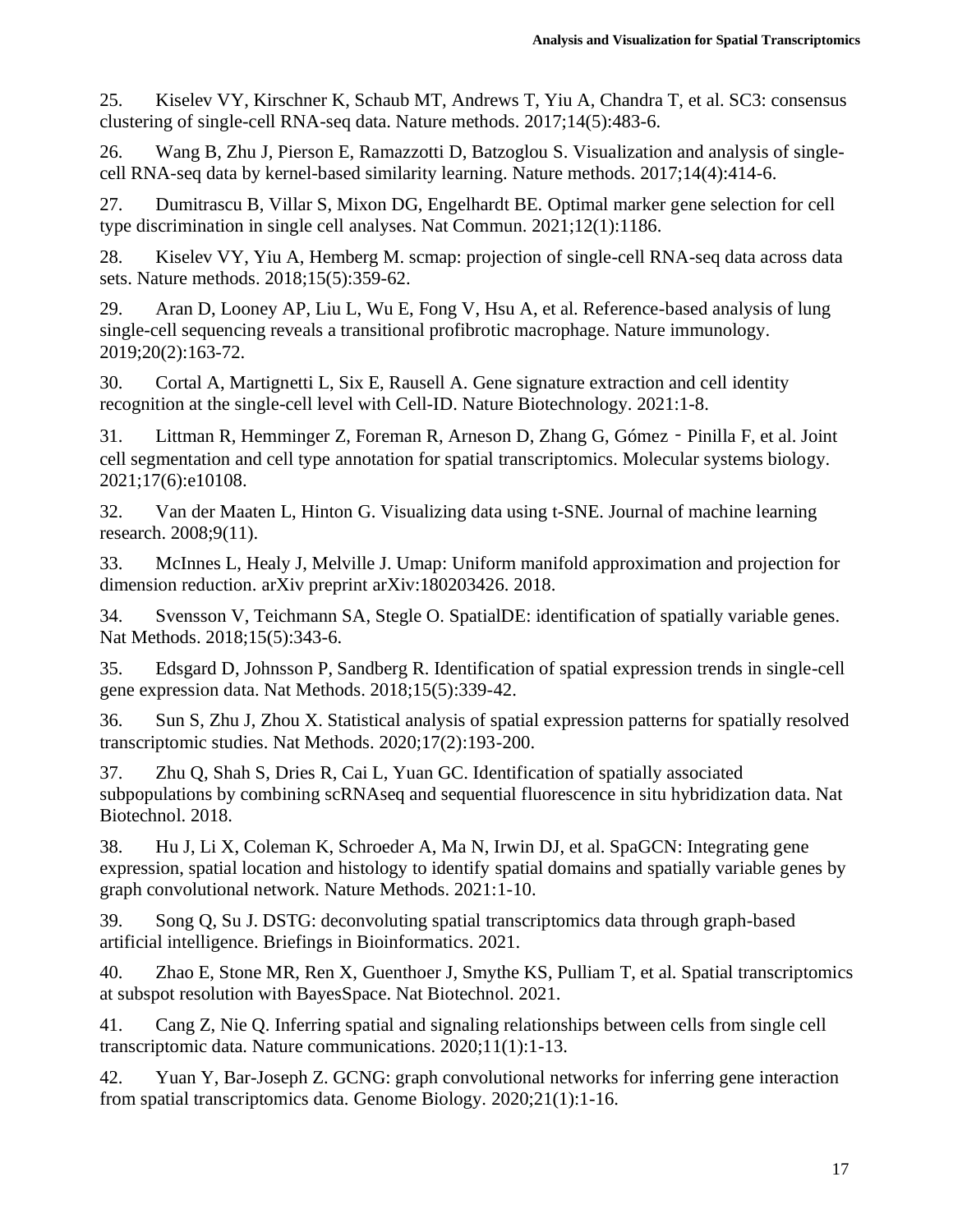43. Waltman L, Van Eck NJ. A smart local moving algorithm for large-scale modularity-based community detection. The European physical journal B. 2013;86(11):1-14.

44. Dries R, Zhu Q, Dong R, Eng C-HL, Li H, Liu K, et al. Giotto: a toolbox for integrative analysis and visualization of spatial expression data. Genome biology. 2021;22(1):1-31.

45. Wolf FA, Angerer P, Theis FJ. SCANPY: large-scale single-cell gene expression data analysis. Genome Biol. 2018;19(1):15.

46. Palla G, Spitzer H, Klein M, Fischer D, Schaar AC, Kuemmerle LB, et al. Squidpy: a scalable framework for spatial single cell analysis. bioRxiv. 2021.

47. Stahl PL, Salmen F, Vickovic S, Lundmark A, Navarro JF, Magnusson J, et al. Visualization and analysis of gene expression in tissue sections by spatial transcriptomics. Science. 2016;353(6294):78-82.

48. Rodriques SG, Stickels RR, Goeva A, Martin CA, Murray E, Vanderburg CR, et al. Slideseq: A scalable technology for measuring genome-wide expression at high spatial resolution. Science. 2019;363(6434):1463-7.

49. Stickels RR, Murray E, Kumar P, Li J, Marshall JL, Di Bella DJ, et al. Highly sensitive spatial transcriptomics at near-cellular resolution with Slide-seqV2. Nat Biotechnol. 2021;39(3):313- 9.

50. Vickovic S, Eraslan G, Salmen F, Klughammer J, Stenbeck L, Schapiro D, et al. Highdefinition spatial transcriptomics for in situ tissue profiling. Nat Methods. 2019;16(10):987-90.

51. Liu Y, Yang M, Deng Y, Su G, Enninful A, Guo CC, et al. High-Spatial-Resolution Multi-Omics Sequencing via Deterministic Barcoding in Tissue. Cell. 2020;183(6):1665-81 e18.

52. Cho CS, Xi J, Si Y, Park SR, Hsu JE, Kim M, et al. Microscopic examination of spatial transcriptome using Seq-Scope. Cell. 2021;184(13):3559-72 e22.

53. Chen A, Liao S, Cheng M, Ma K, Wu L, Lai Y, et al. Large field of view-spatially resolved transcriptomics at nanoscale resolution. bioRxiv. 2021:2021.01.17.427004.

54. Eng CL, Lawson M, Zhu Q, Dries R, Koulena N, Takei Y, et al. Transcriptome-scale superresolved imaging in tissues by RNA seqFISH. Nature. 2019;568(7751):235-9.

55. Lubeck E, Coskun AF, Zhiyentayev T, Ahmad M, Cai L. Single-cell in situ RNA profiling by sequential hybridization. Nat Methods. 2014;11(4):360-1.

56. Moffitt JR, Hao J, Wang G, Chen KH, Babcock HP, Zhuang X. High-throughput single-cell gene-expression profiling with multiplexed error-robust fluorescence in situ hybridization. Proc Natl Acad Sci U S A. 2016;113(39):11046-51.

57. Chen KH, Boettiger AN, Moffitt JR, Wang S, Zhuang X. RNA imaging. Spatially resolved, highly multiplexed RNA profiling in single cells. Science. 2015;348(6233):aaa6090.

58. Wang X, Allen WE, Wright MA, Sylwestrak EL, Samusik N, Vesuna S, et al. Threedimensional intact-tissue sequencing of single-cell transcriptional states. Science. 2018;361(6400).

59. Lee J-H, Church GM. Highly multiplexed subcellular RNA sequencing in situ. Science. 2014;343(6177):1360-3.

60. Schermelleh L, Ferrand A, Huser T, Eggeling C, Sauer M, Biehlmaier O, et al. Superresolution microscopy demystified. Nat Cell Biol. 2019;21(1):72-84.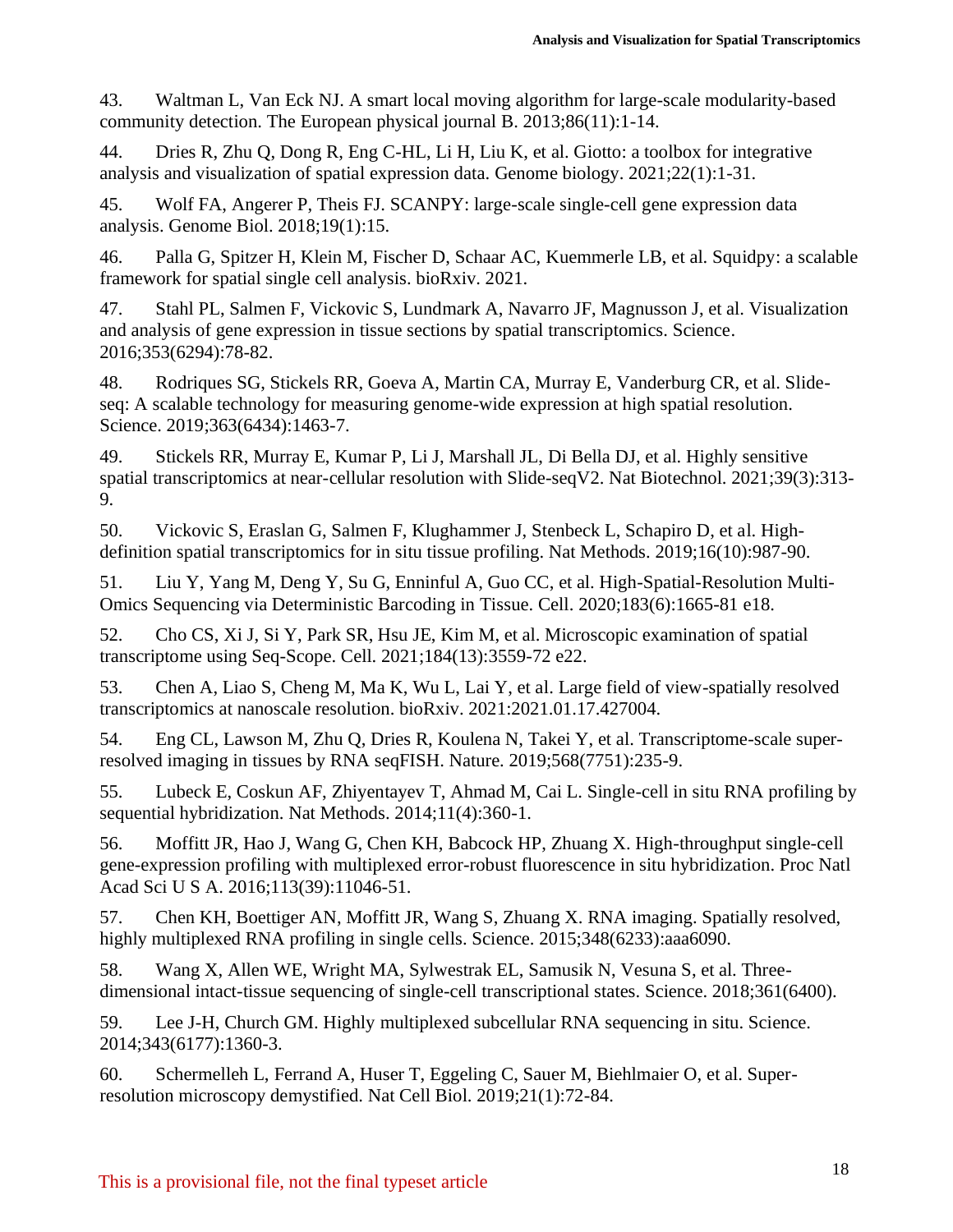61. Aird D, Ross MG, Chen WS, Danielsson M, Fennell T, Russ C, et al. Analyzing and minimizing PCR amplification bias in Illumina sequencing libraries. Genome Biol. 2011;12(2):R18.

62. Kim TH, Zhou X, Chen M. Demystifying "drop-outs" in single-cell UMI data. Genome Biol. 2020;21(1):196.

63. Crosetto N, Bienko M, van Oudenaarden A. Spatially resolved transcriptomics and beyond. Nat Rev Genet. 2015;16(1):57-66.

64. Lun AT, McCarthy DJ, Marioni JC. A step-by-step workflow for low-level analysis of singlecell RNA-seq data with Bioconductor. F1000Res. 2016;5:2122.

65. Lytal N, Ran D, An L. Normalization methods on single-cell RNA-seq data: an empirical survey. Frontiers in genetics.  $2020;11:41$ .

66. Saiselet M, Rodrigues-Vitória J, Tourneur A, Craciun L, Spinette A, Larsimont D, et al. Transcriptional output, cell-type densities, and normalization in spatial transcriptomics. Journal of molecular cell biology. 2020;12(11):906-8.

67. Kanungo T, Mount DM, Netanyahu NS, Piatko CD, Silverman R, Wu AY. An efficient kmeans clustering algorithm: Analysis and implementation. IEEE transactions on pattern analysis and machine intelligence. 2002;24(7):881-92.

68. Reynolds DA. Gaussian mixture models. Encyclopedia of biometrics. 2009;741:659-63.

69. Johnson SC. Hierarchical clustering schemes. Psychometrika. 1967;32(3):241-54.

70. Butler A, Hoffman P, Smibert P, Papalexi E, Satija R. Integrating single-cell transcriptomic data across different conditions, technologies, and species. Nature biotechnology. 2018;36(5):411-20.

71. Love MI, Huber W, Anders S. Moderated estimation of fold change and dispersion for RNAseq data with DESeq2. Genome Biology. 2014;15(12):550.

72. McCarthy DJ, Chen Y, Smyth GK. Differential expression analysis of multifactor RNA-Seq experiments with respect to biological variation. Nucleic Acids Research. 2012;40(10):4288-97.

73. Finak G, McDavid A, Yajima M, Deng J, Gersuk V, Shalek AK, et al. MAST: a flexible statistical framework for assessing transcriptional changes and characterizing heterogeneity in singlecell RNA sequencing data. Genome biology. 2015;16(1):1-13.

74. Kim S-Y, Volsky DJ. PAGE: parametric analysis of gene set enrichment. BMC bioinformatics. 2005;6(1):1-12.

75. Subramanian A, Tamayo P, Mootha VK, Mukherjee S, Ebert BL, Gillette MA, et al. Gene set enrichment analysis: A knowledge-based approach for interpreting genome-wide expression profiles. Proceedings of the National Academy of Sciences. 2005;102(43):15545-50.

76. Jégou H, Douze M, Schmid C. Improving bag-of-features for large scale image search. International journal of computer vision. 2010;87(3):316-36.

77. Yuste R, Hawrylycz M, Aalling N, Aguilar-Valles A, Arendt D, Armañanzas R, et al. A community-based transcriptomics classification and nomenclature of neocortical cell types. Nature neuroscience. 2020;23(12):1456-68.

78. Roerdink JB, Meijster A. The watershed transform: Definitions, algorithms and parallelization strategies. Fundamenta informaticae. 2000;41(1, 2):187-228.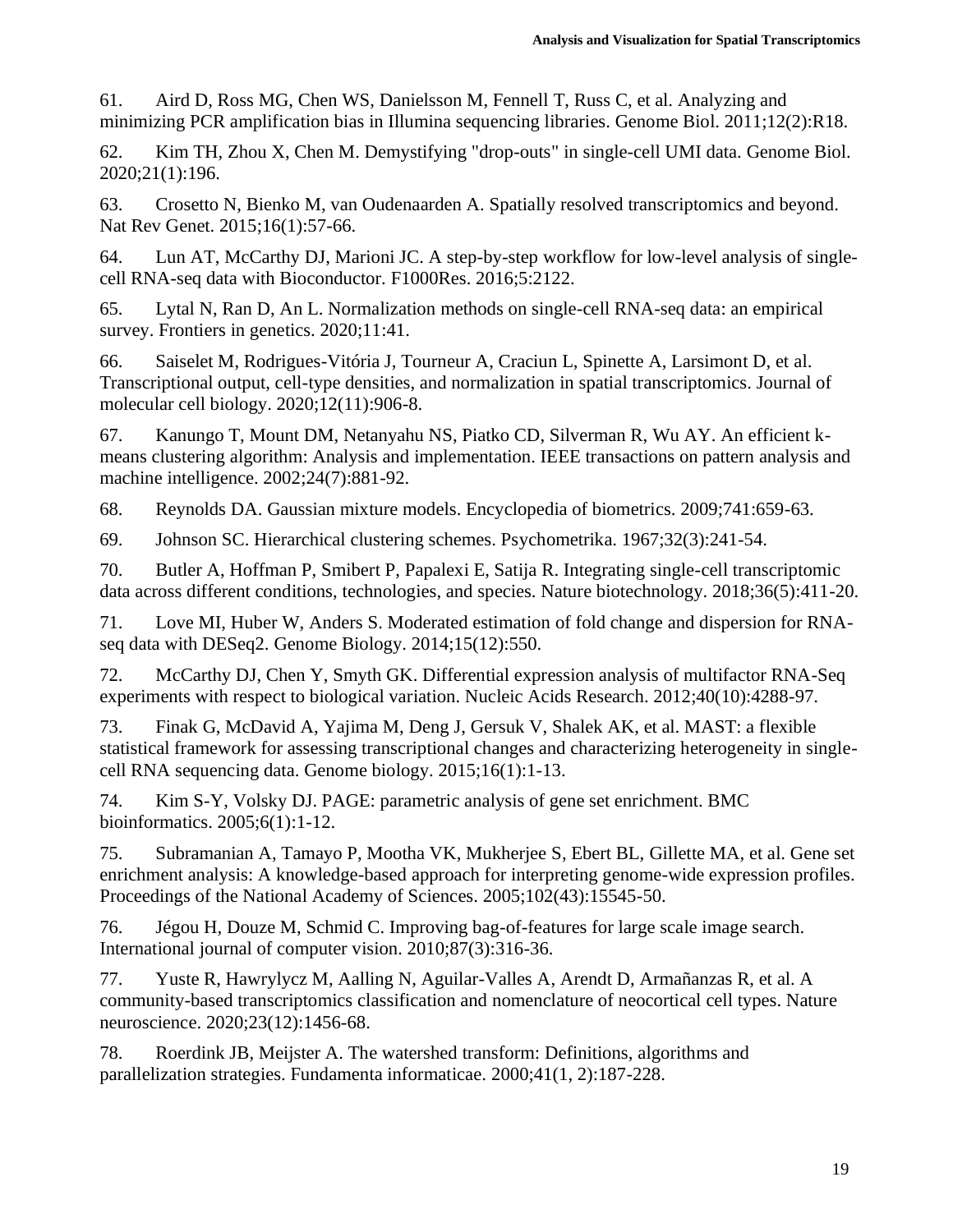79. Abdelaal T, Michielsen L, Cats D, Hoogduin D, Mei H, Reinders MJ, et al. A comparison of automatic cell identification methods for single-cell RNA sequencing data. Genome biology. 2019;20(1):1-19.

80. Wold S, Esbensen K, Geladi P. Principal component analysis. Chemometrics and intelligent laboratory systems. 1987;2(1-3):37-52.

81. Tsuyuzaki K, Sato H, Sato K, Nikaido I. Benchmarking principal component analysis for large-scale single-cell RNA-sequencing. Genome Biol. 2020;21(1):9.

82. van den Heuvel M, Nusse R, Johnston P, Lawrence PA. Distribution of the wingless gene product in Drosophila embryos: a protein involved in cell-cell communication. Cell. 1989;59(4):739- 49.

83. Lui JH, Hansen DV, Kriegstein AR. Development and evolution of the human neocortex. Cell. 2011;146(1):18-36.

84. Wang J. An intuitive tutorial to Gaussian processes regression. arXiv preprint arXiv:200910862. 2020.

85. Gotway CA, Stroup WW. A generalized linear model approach to spatial data analysis and prediction. Journal of Agricultural, Biological, and Environmental Statistics. 1997:157-78.

86. McCullagh P, Nelder JA. Generalized linear models: Routledge; 1983.

87. Wedderburn RW. Quasi-likelihood functions, generalized linear models, and the Gauss— Newton method. Biometrika. 1974;61(3):439-47.

88. Breslow NE, Clayton DG. Approximate inference in generalized linear mixed models. Journal of the American statistical Association. 1993;88(421):9-25.

89. Fletcher CD. Diagnostic histopathology of tumors: 2-volume set with CD-ROMs: Elsevier Health Sciences; 2007.

90. Blake A, Kohli P, Rother C. Markov random fields for vision and image processing: MIT press; 2011.

91. Li SZ. Modeling image analysis problems using Markov random fields. 2000.

92. Dempster AP, Laird NM, Rubin DB. Maximum likelihood from incomplete data via the EM algorithm. Journal of the Royal Statistical Society: Series B (Methodological). 1977;39(1):1-22.

93. Moon TK. the expectation-maximization algorithm [Available from: [http://ieeexplore.ieee.org/stamp/stamp.jsp?tp=&arnumber=543975.](http://ieeexplore.ieee.org/stamp/stamp.jsp?tp=&arnumber=543975)

94. Geyer CJ. Practical markov chain monte carlo. Statistical science. 1992:473-83.

95. Kipf TN, Welling M. Semi-supervised classification with graph convolutional networks. arXiv preprint arXiv:160902907. 2016.

96. Xie J, Girshick R, Farhadi A, editors. Unsupervised deep embedding for clustering analysis. International conference on machine learning; 2016: PMLR.

97. Hao Y, Hao S, Andersen-Nissen E, Mauck III WM, Zheng S, Butler A, et al. Integrated analysis of multimodal single-cell data. Cell. 2021.

98. Bradshaw RA, Dennis EA. Handbook of cell signaling: Academic press; 2009.

99. Wei C-J, Xu X, Lo CW. Connexins and cell signaling in development and disease. Annu Rev Cell Dev Biol. 2004;20:811-38.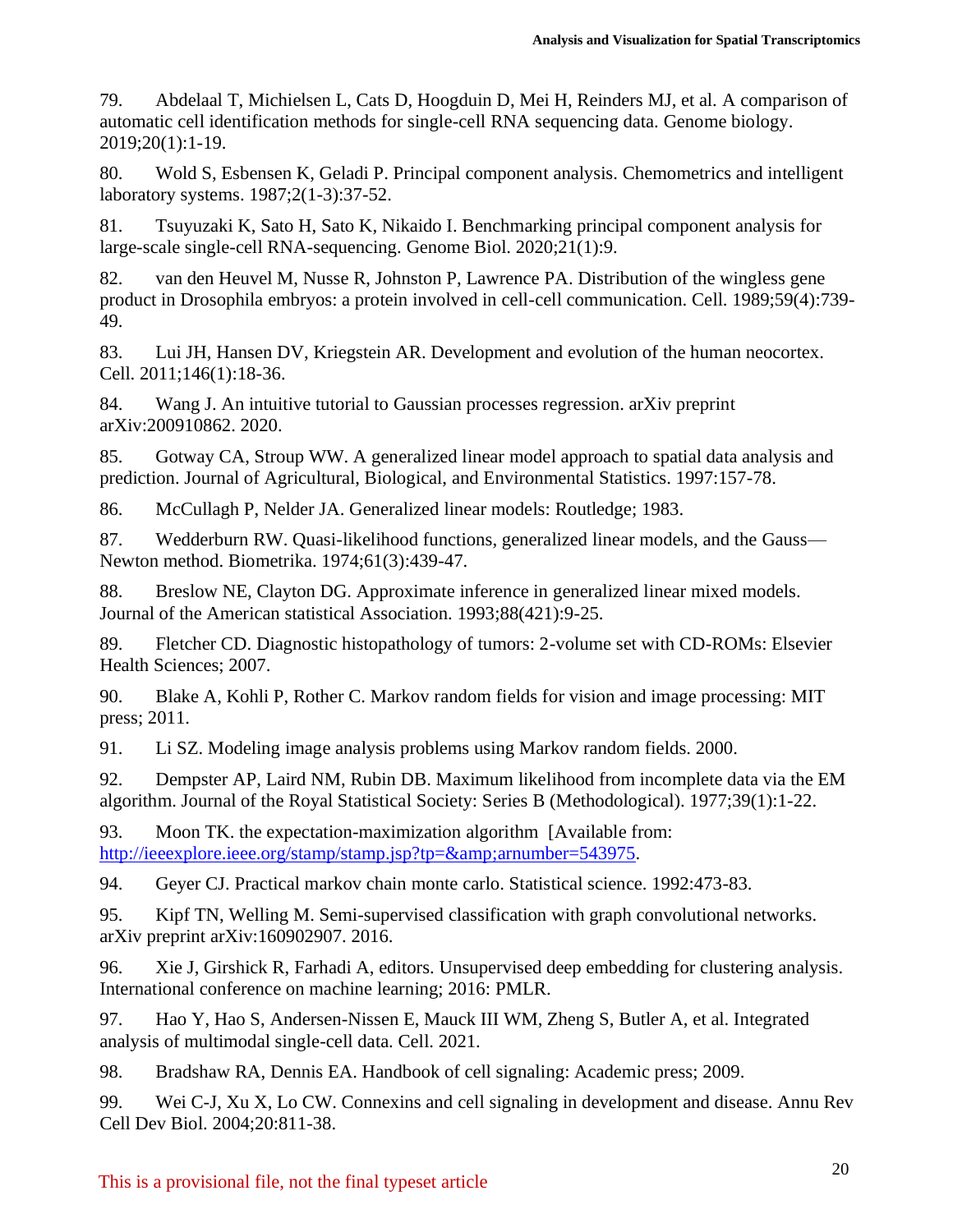100. Dustin ML, Chan AC. Signaling takes shape in the immune system. Cell. 2000;103(2):283- 94.

101. Taguchi A, White MF. Insulin-like signaling, nutrient homeostasis, and life span. Annu Rev Physiol. 2008;70:191-212.

102. Taipale J, Beachy PA. The Hedgehog and Wnt signalling pathways in cancer. nature. 2001;411(6835):349-54.

103. Wirka RC, Wagh D, Paik DT, Pjanic M, Nguyen T, Miller CL, et al. Atheroprotective roles of smooth muscle cell phenotypic modulation and the TCF21 disease gene as revealed by single-cell analysis. Nat Med. 2019;25(8):1280-9.

104. Friedman CE, Nguyen Q, Lukowski SW, Helfer A, Chiu HS, Miklas J, et al. Single-Cell Transcriptomic Analysis of Cardiac Differentiation from Human PSCs Reveals HOPX-Dependent Cardiomyocyte Maturation. Cell Stem Cell. 2018;23(4):586-98 e8.

105. Krishnaswamy S, Spitzer MH, Mingueneau M, Bendall SC, Litvin O, Stone E, et al. Systems biology. Conditional density-based analysis of T cell signaling in single-cell data. Science. 2014;346(6213):1250689.

106. Chen L, Xu J-c. Optimal delaunay triangulations. Journal of Computational Mathematics. 2004:299-308.

107. Villani C. Optimal transport: old and new: Springer; 2009.

108. Kunert-Graf J, Sakhanenko N, Galas D. Partial Information Decomposition and the Information Delta: A Geometric Unification Disentangling Non-Pairwise Information. Entropy. 2020;22(12):1333.

109. Armingol E, Officer A, Harismendy O, Lewis NE. Deciphering cell–cell interactions and communication from gene expression. Nature Reviews Genetics. 2021;22(2):71-88.

110. Csardi G, Nepusz T. The igraph software package for complex network research. InterJournal, complex systems. 2006;1695(5):1-9.

111. Shannon P, Markiel A, Ozier O, Baliga NS, Wang JT, Ramage D, et al. Cytoscape: a software environment for integrated models of biomolecular interaction networks. Genome research. 2003;13(11):2498-504.

112. Marx V. Method of the Year: spatially resolved transcriptomics. Nat Methods. 2021;18(1):9- 14.

113. Leek JT, Johnson WE, Parker HS, Jaffe AE, Storey JD. The sva package for removing batch effects and other unwanted variation in high-throughput experiments. Bioinformatics. 2012;28(6):882-3.

114. Stegle O, Parts L, Piipari M, Winn J, Durbin R. Using probabilistic estimation of expression residuals (PEER) to obtain increased power and interpretability of gene expression analyses. Nature Protocols. 2012;7(3):500-7.

115. Korsunsky I, Millard N, Fan J, Slowikowski K, Zhang F, Wei K, et al. Fast, sensitive and accurate integration of single-cell data with Harmony. Nature methods. 2019;16(12):1289-96.

116. Li X, Wang K, Lyu Y, Pan H, Zhang J, Stambolian D, et al. Deep learning enables accurate clustering with batch effect removal in single-cell RNA-seq analysis. Nature communications. 2020;11(1):1-14.